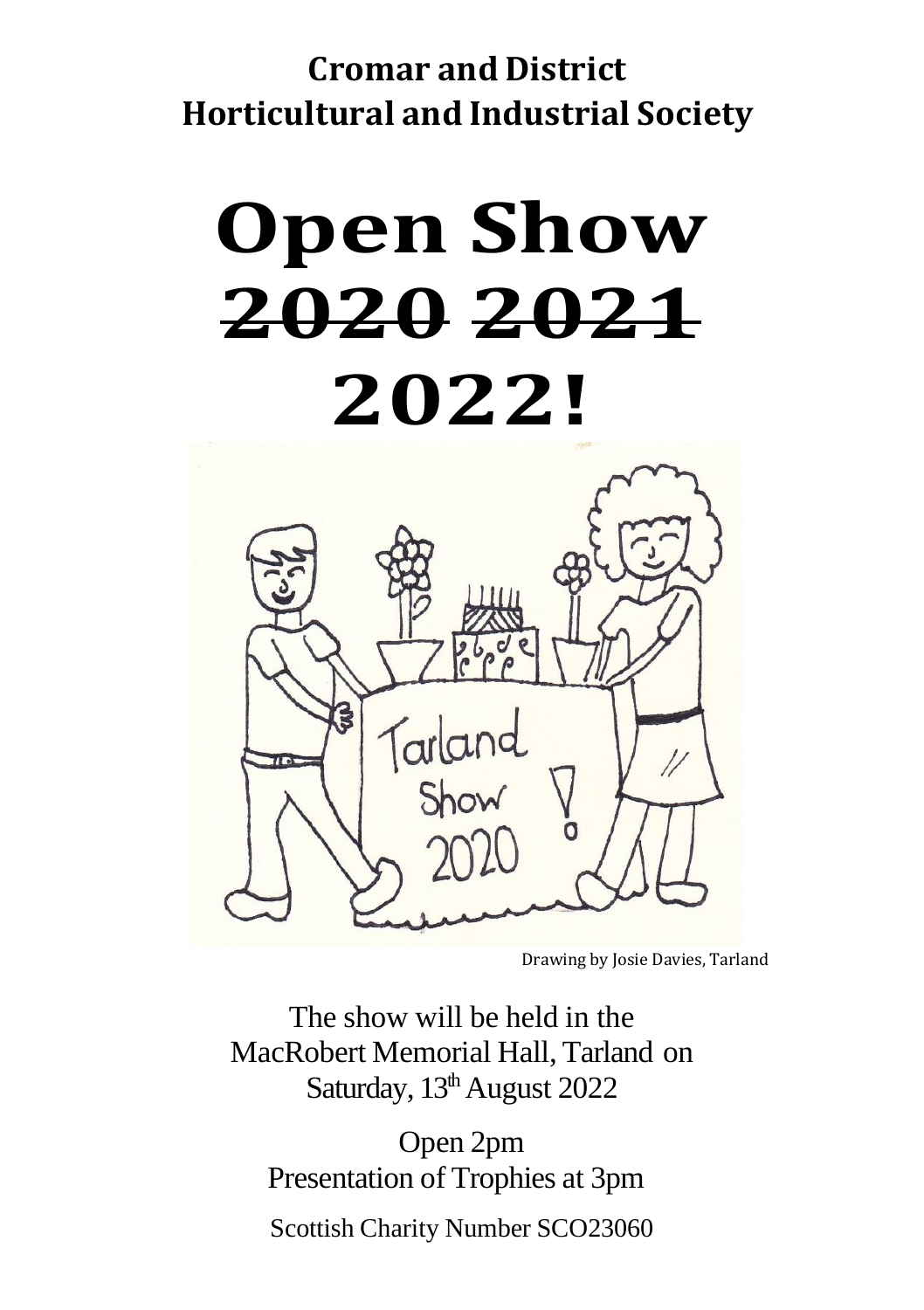## ❖ **Sale of Produce** ❖



Immediately after the Show there will be a sale of produce. Come along at 5.30pm for a chance to buy lots of fabulous fruit, veg, flowers etc. from our stalls

*Any exhibits left at 5.15pm will be deemed as presented and will be sold in aid of Society funds*

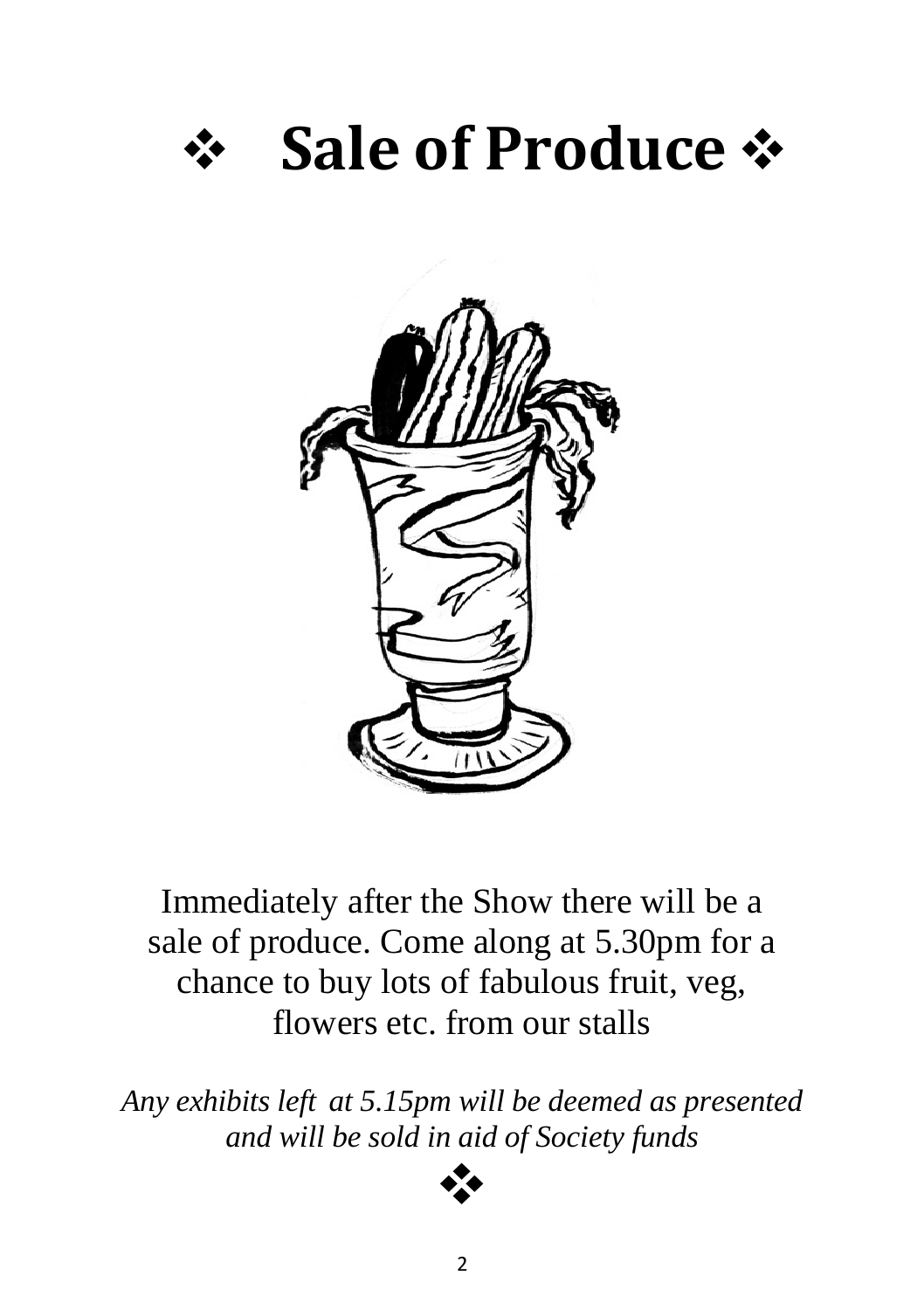### **Contents**

| About the Horticultural Society and Committee Members  6  |
|-----------------------------------------------------------|
|                                                           |
|                                                           |
| Horticultural Section Guidance for New Entrants10         |
|                                                           |
| Amateur Gardening Competition Judging Criteria 12-13      |
|                                                           |
|                                                           |
|                                                           |
| Cromar and District Amateur Gardening Competition23       |
| Industrial Section Guidance for New Entrants and Rules 24 |
|                                                           |
|                                                           |
|                                                           |
|                                                           |
| Horticultural and Industrial Entry Form 33-34             |
|                                                           |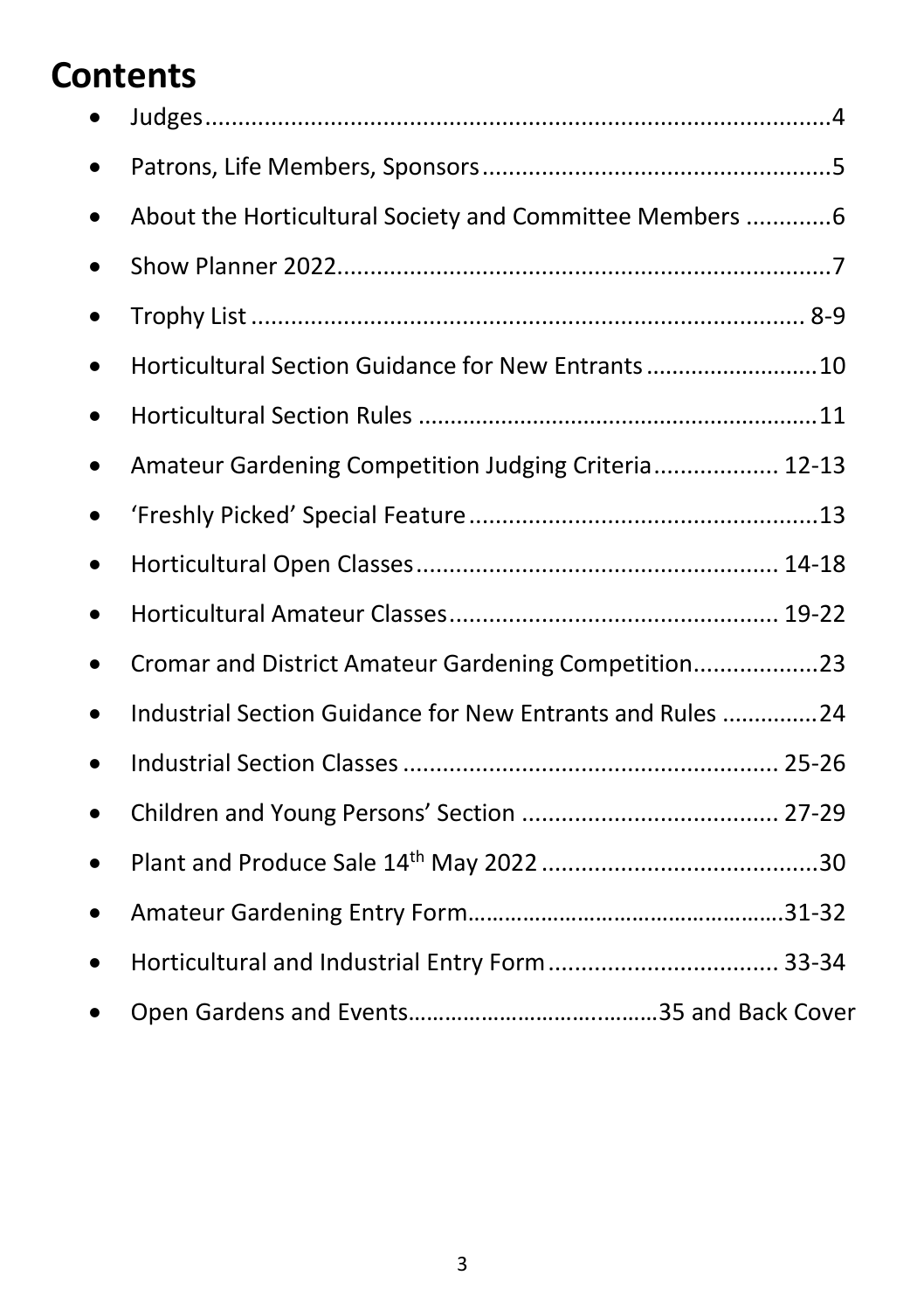### **Our thanks to:**

Mr C Wardle, Mr A Morrison,

Ms R Wardle, Mr S Smith (Horticulture)

Mr S McCallum and Mr S Pittendreigh (Gardens)

Mrs D Smith (Floral Art)

Mrs R Powell (Painting & Photography)

Mrs E Law (Knitting, Sewing, Crafts)

Mrs M Gordon (Cookery & Preserves)

Mrs Y Davidson (Honey Exhibits)

Mr G Eunson and Mr P Middlemass (Wine)

Mrs M Murdoch (Children's Crafts & Paintings)

Mrs M Burnett (Children's Crafts & Paintings)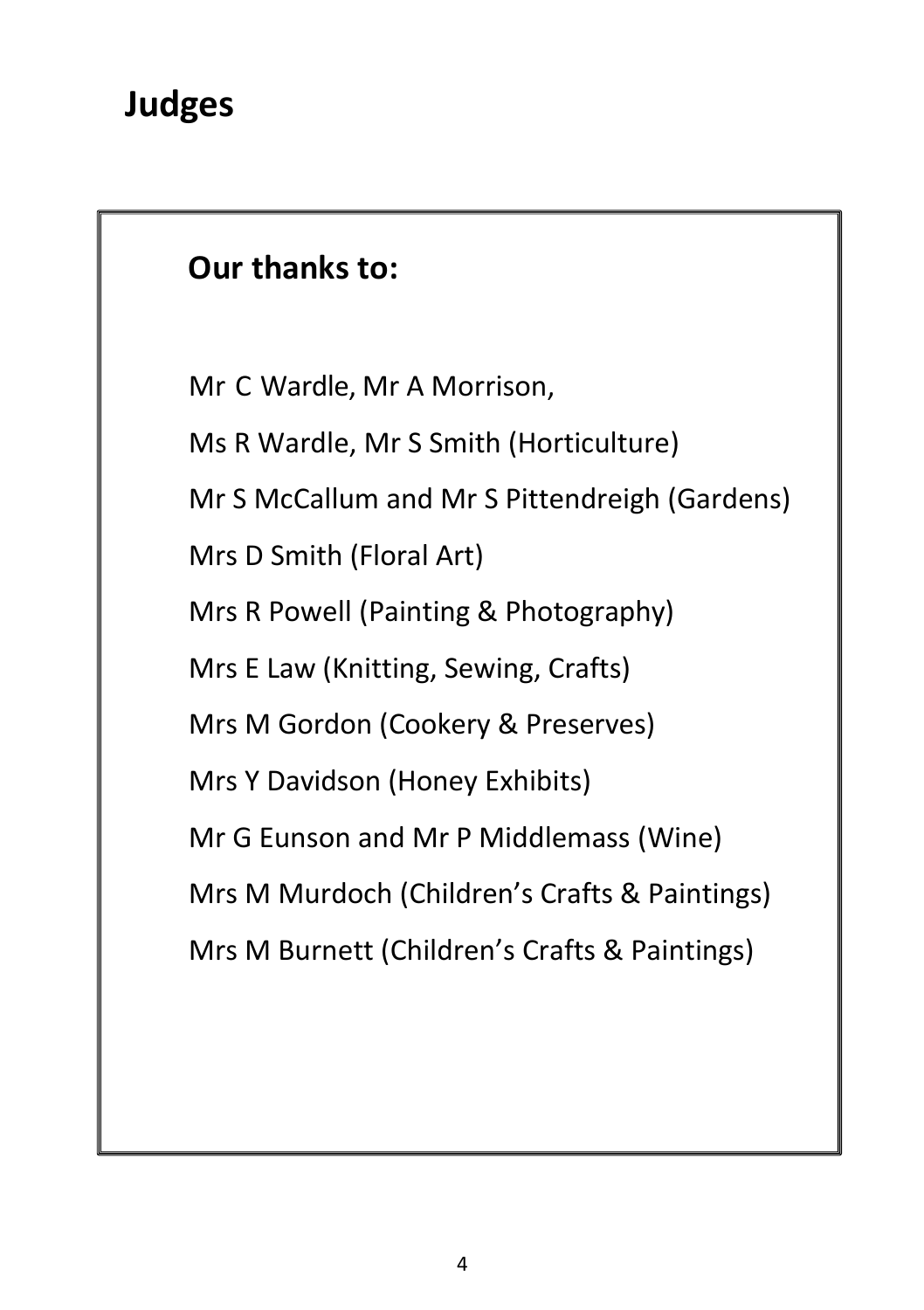## **Thanks**

### **The show is only possible because of the distinguished patronage of:**

Mr Marcus Humphrey, CBE, OStJ, DL and Mrs S Humphrey Mr Anthony de Winton The MacRobert Trust Dr David Starritt

### **As well as the support of our Life Members:**

Mrs P Adam, Mr A Bruce, Mr P Cameron, Mrs L Cooper, Mr J Farquharson, Mrs J Gibb, Mrs A Irvine, Mrs. F Paterson, Mrs R Ross, Mrs E Smith, Mr G Troup

### **And sponsorship by**:

Tarland Tearoom, Tarland Douneside House, Tarland The Commercial Hotel, Tarland The Krafty Neuk, Tarland The MacRobert Trust, Tarland The Paper Shop, Tarland

**The committee's thanks go to Jess Gibb who has played a major part in the Society for many years and who has been awarded life membership at the 2021 AGM**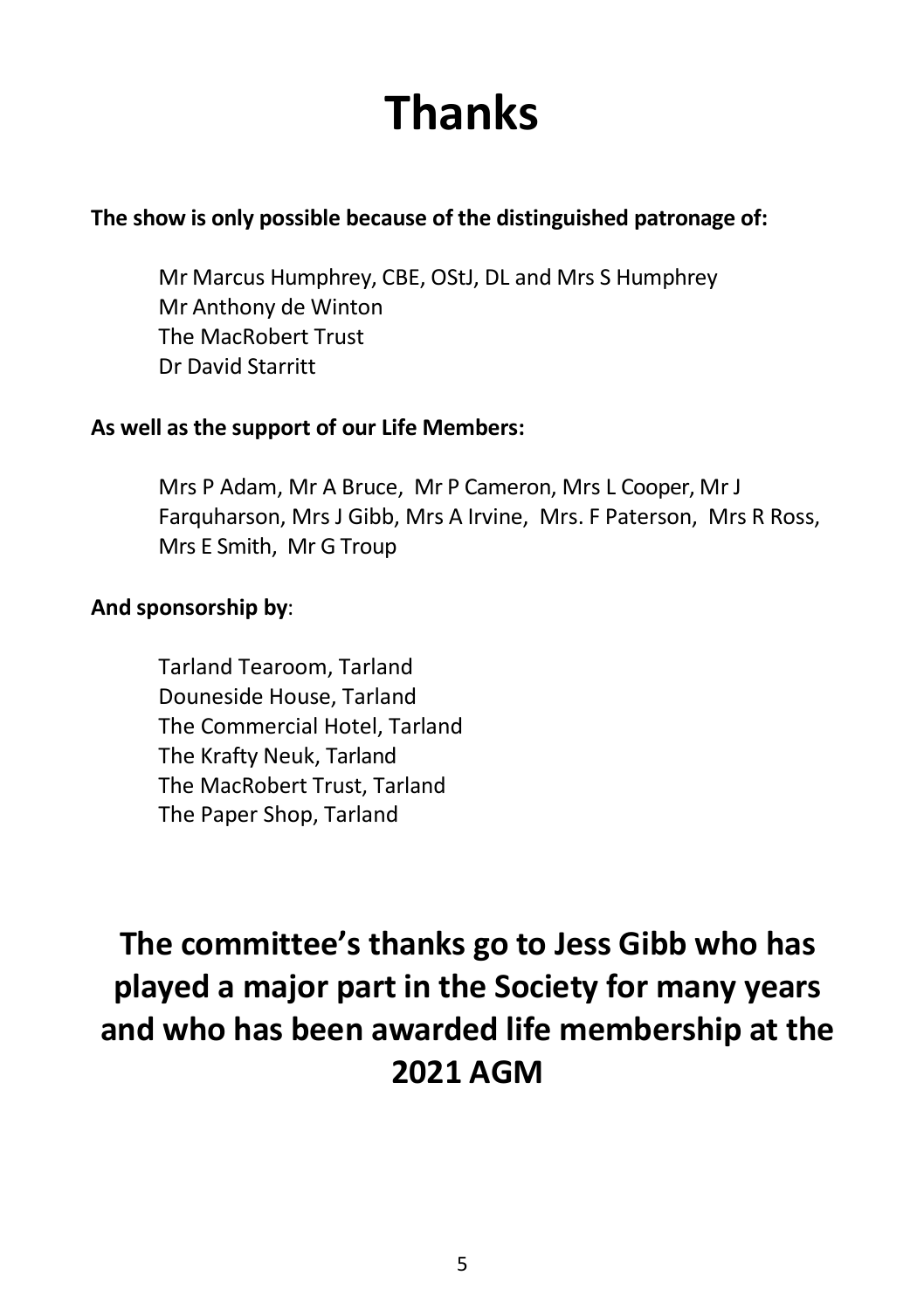### **Cromar and District Horticultural and Industrial Society**

The society was founded to promote an interest in horticulture and rural handicrafts in the community. The highlight of the calendar is the Open Show held in the MacRobert Hall, Tarland, on the second Saturday in August.

Mr Marcus Humphrey is the Society's President and a small committee of volunteers organizes the show, as well as a fundraising plant sale in May.

The Horticultural Society is always keen to welcome new volunteers. If you would like to help, either on the committee or as a helper on Show Day, please get in contact via committee members (see below) or via our 'Community Groups' entry on the 'Visit Tarland and Cromar' website at [www.tarland.org.](http://www.tarland.org/)uk The next AGM will be held in Upper Hall, The MacRobert Memorial Hall, on Wednesday, 16<sup>th</sup> November 2022, 7.30pm.

### **Committee 2021 - 2022**

Chairman:

Vice-Chairman/Secretary:

Show Secretary: Mrs Liz Cooper, Longfold Steading, Tarland, AB34 4UR. Tel: 013398 81010 or email: showsecretary@mossl.co.uk

Treasurer: Mrs Jean Stott

Mr G Bruce, Mr J Campbell, Mrs R Crawford, Mr D Currie, Dr M Cuthbert, Mr D Davidson, Mrs J Fraser, Mrs J Gill, Mrs S Humphrey, Ms L Stewart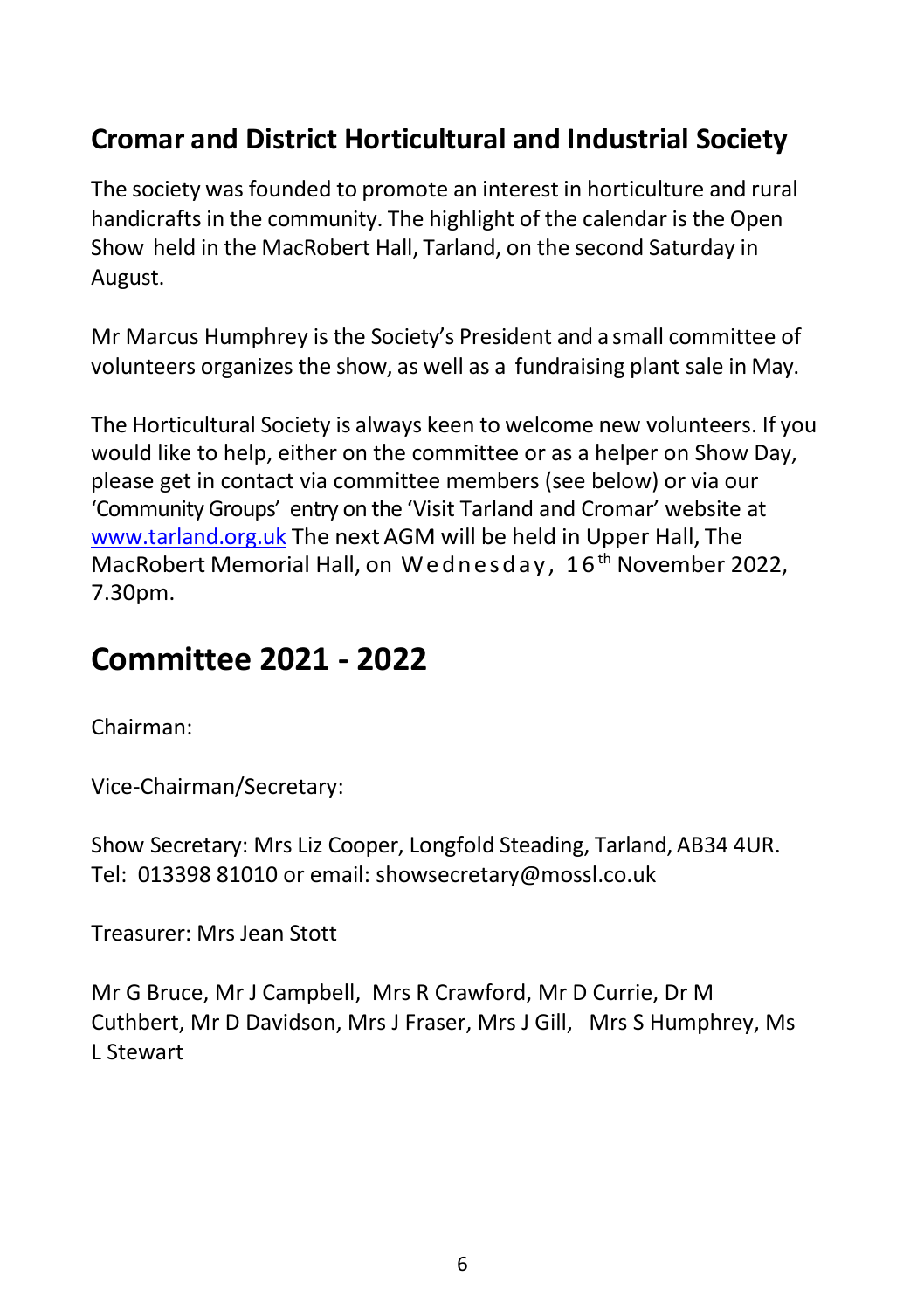### **Show Planner 2022**

### **Sunday 10th July**

• Deadline to submit entries for Amateur Gardening Competition. Judging will take place on **Thursday 14th July**

### **Thursday 11th August**

• Deadline to inform Show Secretary of intention to enter Floral Art Classes 97 – 101

### **Friday 12th August 7.00pm - 9.00pm**

• Exhibitors are encouraged (where possible) to submit entry forms and exhibits to ease congestion on Saturday morning\*

### **Saturday 13th August**

- 7.00am-9.40am Submit entry forms and exhibits in The MacRobert Memorial Hall\*
- 9.40am Exhibitors leave hall
- 2.00pm Show opens to general public
- 3.00pm Presentation of trophies followed by payment of prize monies. Any prize money totalling less than £10 that is not collected by 5pm, will be considered a donation to Society funds
- **5.00pm – Exhibitors may remove exhibits.** Any exhibits left at 5.15pm will be deemed as presented and will be sold at 5.30pm in aid of Society funds. The Raffle and public vote for Class 95 will be announced as soon as possible after 5.00pm.
- *\* We would be grateful if preparation of exhibits in vases is confined to outside the hall or the basement*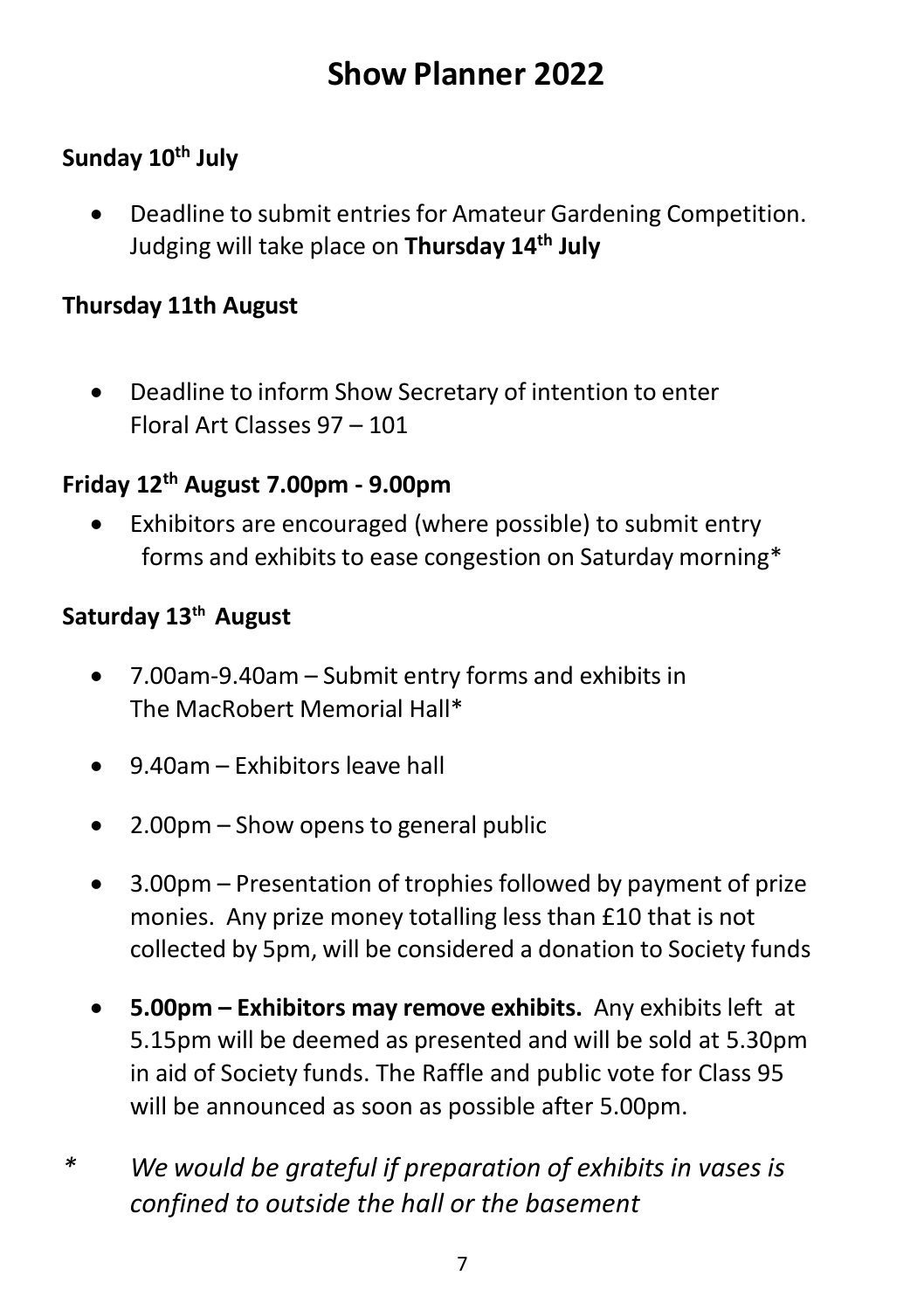### **Trophy List**

- 1. Murdoch Trophy for most points in Open Classes 1-7 (Pot Plants)
- 2. Mitchell Trophy for most points in Open Classes 1-52 (Pot Plants and Flowers)
- 3. Price Trophy for best display of Sweet Peas in Open Class 11
- 4. Society's Trophy for most points in Open Classes 54-93 (Fruit & Vegetables)
- 6. Humphrey Silver Cup for most points in Open Classes 50, 62 and 88
- 7. Tillypronie Challenge Bowl for most points in Open Classes 1-93 & 105-107
- 9. Davidson Memorial Trophy for most points in Amateur Classes 110-118 (Pot Plants)
- 10. Fowlie Trophy for most points in Amateur Classes 122-165 (Flowers)
- 11. Miss Miller Silver Challenge Cup for best display of Sweet Peas in Amateur Class 122
- 13. Society's Silver Cup for best display of roses in Amateur Classes 133-135
- 14. David Murdoch Cup for best display of Gladioli in Amateur Class 152
- 15. June Barr Cup for most points in Amateur Classes 166-174 (Fruit)
- 16. Marcus Humphrey Cup for most points Amateur Classes 175-201 (Vegetables)
- 18. Lady MacRobert Challenge Bowl for most points in Amateur Classes 110-201
- 19. The MacRobert Trust Perpetual Cup for best display in Amateur Classes 110-201
- 20. Lord Astor of Hever Trophy for most points in Have-A-Go Classes 204-217
- 21. Smith of Leys Cup for best display of Roses in Have-A-Go class 209
- 22. Dr. McRoberts Trophy for best herbaceous exhibit, Classes 47, 51,149 and 150
- 23. Schweppes Trophy for best exhibit of dahlias, Classes 29-34 and 139-144
- 24. Lawson Trophy for most points in Open & Amateur Classes 54-63 and 166-174 (Fruit)
- 25. Hopewell Challenge Cup for Winner of Amateur Cottage Garden Competition, Class 219
- 26. Wine Casket for Runner-up in Amateur Cottage Garden Competition, Class 219
- 27. Lawrie Challenge Cup for Winner of Amateur Flower Garden Competition, Class 220
- 28. Greer McRoberts Cup for Runner-up of Amateur Flower Garden Competition, Class 220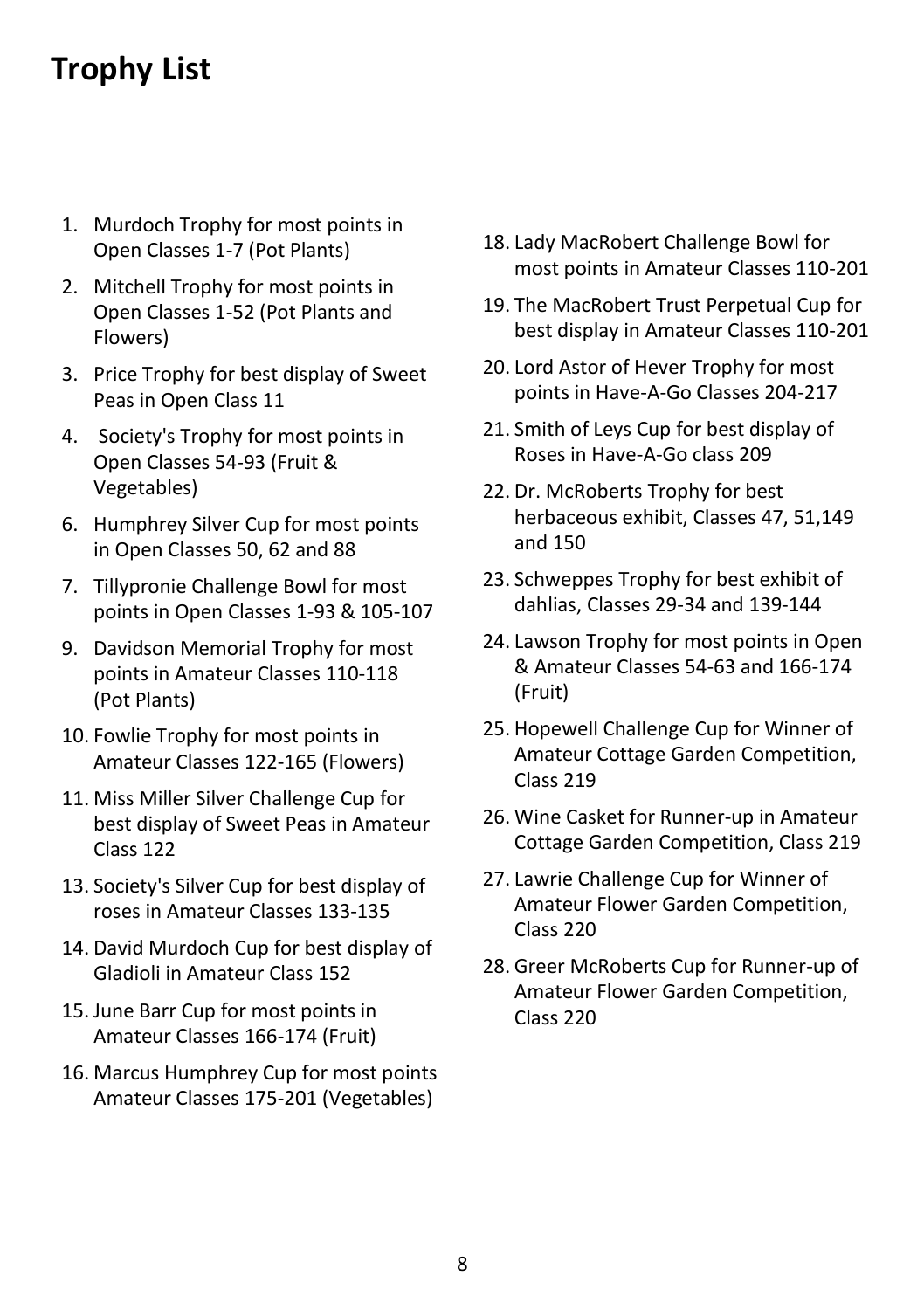- 29. Bruce Shield for Winner of Have-A-Go Garden Competition, Class 218
- 30. Society's Shield for Runner-up of Havea-Go Garden Competition, Class 218
- 31. Blackhall Memorial Trophy for best exhibit in floral art, Classes 97-100
- 32. Sheila Ross Cup for most points in Floral Art, Classes 97-100
- 33. Buchan Trophy for best novice in Floral Art, Class 101
- 35. Cantlie Silver Cup for most points in Industrial Classes 231-256 (Knitting, Sewing, Crafts)
- 37. MacRobert Farms Trophy for most points in Industrial Classes 257-272 (Cookery, Preserves)
- 39. Evelyn Smith Trophy for most points in Industrial Classes 276-281 (Wine)
- 40. George Low Memorial Cup for best wine exhibit in Industrial Classes 276- 281
- 41. Meadowley Trophy for most points in Children's Horticulture, P1-P7, Classes 347-354
- 42. Erskine Rooser Trophy for most points in Children's Horticulture, S1-S4, Classes 358-365
- 43. Smith Shield for Winner of Family Garden competition, Class 221
- 44. Mitchell Trophy for most points in Children's Industrial, Primary 1-4, Classes 285-292
- 45. Price Cup for most points in Children's Industrial, Primary 5-7, Classes 295- 303
- 46. Ross Trophy for most points in Children's Industrial, Secondary 1-4, Classes 307-313
- 47. Donald Trophy for best specimen of handwriting in Class 311
- 48. Air Commodore & Mrs RW Joseph Trophy for most points in Children's Cooking, Primary 1-7, Classes 326-329
- 49. Graham Trophy for most points in Children's Cooking, Secondary 1-4, Classes 333-336
- 50. Tarland Tearoom Special Prize for most points in Cooking, 16-18yr old, Classes 340-344
- 51. RHS Banksian Medal for most points classes 1-230, excluding classes 94 & 95
- 52. Moira Anderson Memorial Trophy for best exhibit in Knitting, Classes 231-235
- 53.Society's Special Prize for Novelty Class 95 'Freshly Picked This Morning'
- 54. The Krafty Neuk Special Prize for most points in Crafts, 16-18 year old, Classes 318-325
- 55.The Graham Thompson Memorial Prize for most points in Horticulture, 16-18 year old, Classes 369-376
- 56.Tarland Bee Group Award for best exhibit in Honey, Classes 273-275
- 57. Tarland Bee Group Junior Award for best exhibit in Honey, Classes 380-382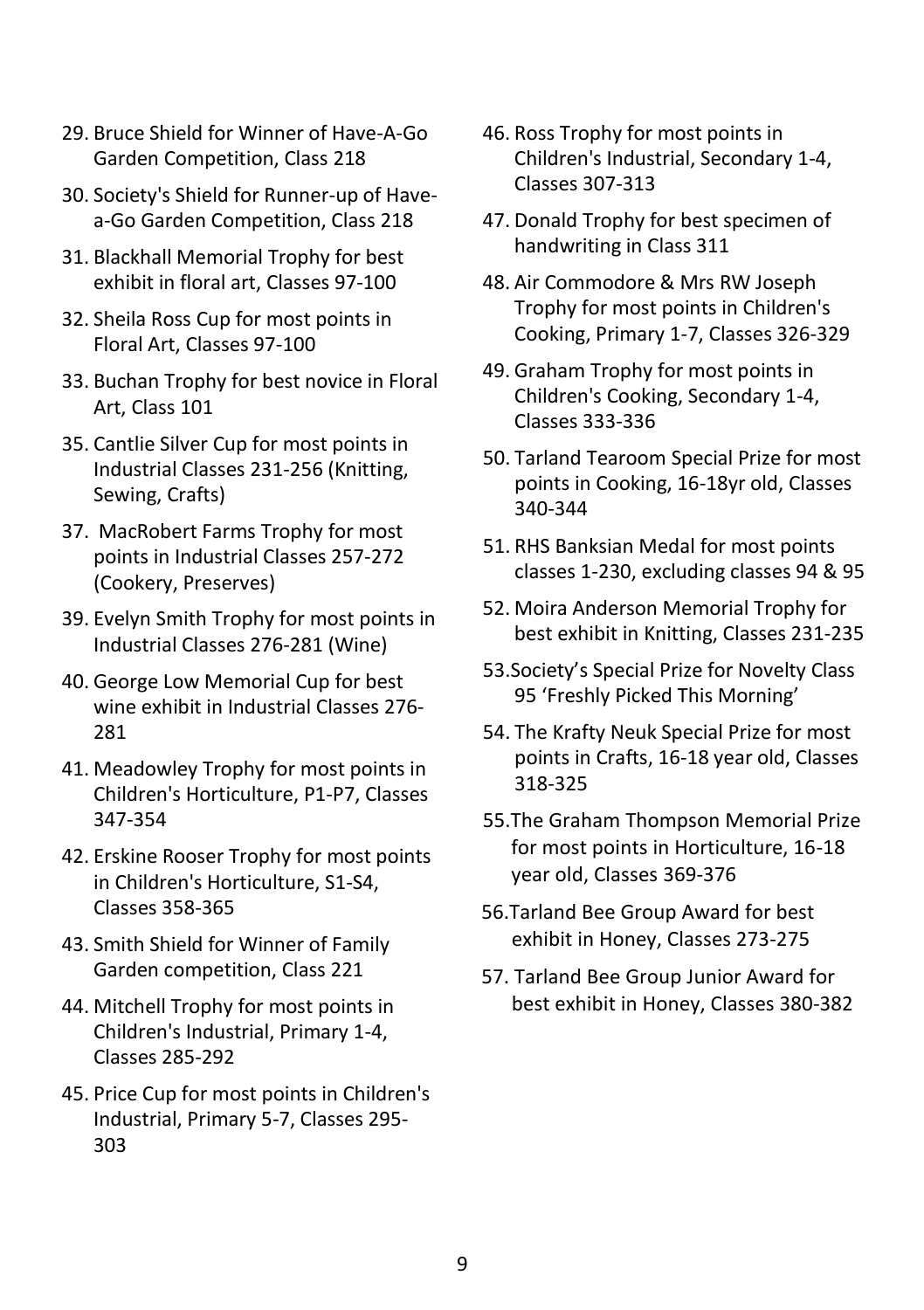### **Horticultural Section**

### **Guidance for New Entrants**

### **General**

Read the rules of the schedule and allow plenty of time to prepare and stage exhibits. Count the number of blooms, fruit or vegetables for each exhibit and ensure that they comply with the show schedule for that exhibit. If in any doubt, consult the convener or Show Secretary to avoid disqualification.

### **Vegetables**

Clean vegetables by running under a cold water tap or using a sponge to remove soil. Do not use a brush. For white root vegetables it is best to leave lifting until the last moment to prevent any discolouration. Consider size when showing vegetables and try to select vegetables with similar sizes and shape, free from blemishes. When showing a collection of vegetables, arrange them in the box with consideration to colour and size to present the best result. Present vegetables with their best side to the judge.

### **Flowers**

Flowers should be shown in the Society's vases, when they are at their peak. Pick the day before the show, place the stems in a full vase of water to make sure the stems are filled and unlikely to wilt on show day. Present the vase so that as much of the flower as possible can be seen by the judge and avoid over-filling the vase with flowers. Ensure that you remove any damaged petals and leaves.

### **Pot Plants**

Show in the correct size of pot and ensure the pots are clean. Judges will place equal emphasis on foliage as well as flower. If using stakes place to show plant to best vantage, but conceal stakes as much as possible.

### **Fruit**

Select fruit with good colour and condition. Fruit should be firm and not past its best.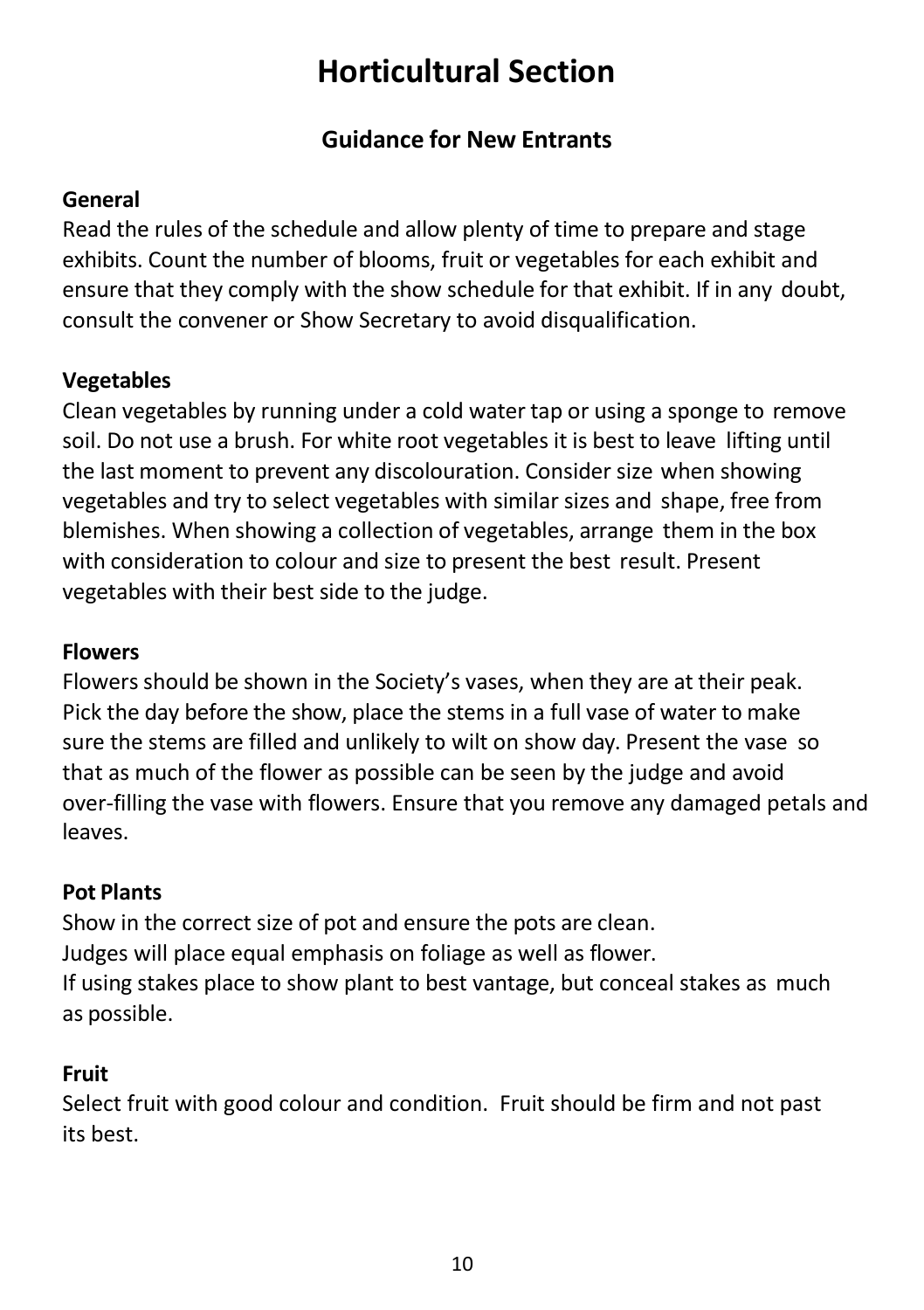### **Horticultural Section Rules**

- 1. Competition is open to Professional Gardeners and Amateurs.
- 2. The Annual Subscription is £3.00 and must be paid on submission of Entry Form. Members are admitted free to the Exhibition. Exhibitors aged 18 and under are not required to pay the Annual Subscription, although they should complete a membership/ entry form.
- 3. All exhibits to be bona fide property of the exhibitor, and be in his or her possession two months before the Show.
- 4. The Committee may empower any of its members to inspect any intending competitor's garden after receipt of Entry Form.
- 5. The prizes or awardsto be decided by the Judges, who shall be practical gardeners and, in the event of a dispute arising, the Committee's decision shall be final and binding upon all exhibitors.
- 6. Competitors will receive from the Secretary, a card for each exhibit. The card should be placed by the exhibit with the name downwards and the class number displayed.
- 7. **No specimen or article to be removed by member, exhibitor or others, until 5.00pm.** All exhibits remaining after **5.15pm** will be deemed as presented and will be sold at 5.30pm in aid of Society funds.
- 8. Exhibits and entry forms will be received on Friday from 7.00pm 9.00pm, and on Saturday from 7.00am - 9.40am. Judging will begin at 10.00am. The exhibition will be open to the public from **2.00pm – 5.00pm**. Presentation of Trophies at 3.00pm. Admission by member's ticket, or on payment of £3.00 at entrance. Those aged 18 years and younger will be admitted free of charge.
- 9. The Society will not be responsible for damage to plants etc. during the Exhibition.
- 10. Power is given to the Judges to withhold a prize if they deem the exhibit is not worthy and to award an extra prize in cases of outstanding merit.
- 11. Exhibitors may enter two exhibits in any class, unless otherwise stated, full points will be given, and prizes awarded.
- 12. Anyone may lodge a protest with the Secretary, in writing, before 4pm on the day of the Show. Each objection or protest to be accompanied by a deposit of £2.00 which will be refunded if the objection is sustained.
- 13. Exhibitors employing full-time outside or professional labour can compete only in the Open Classes. Community / cooperative gardens may only enter the Open classes, unless the member is showing produce from their personal raised beds.
- 14. All Challenge Trophies must be left with the Secretary on the day of the Show for inscription.
- 15. Payment of Prize Money will be in the MacRobert Memorial Hall, Tarland, on Show Day after the presentation of trophies. Any prize money totalling less than £10.00, not collected before 5pm, will be considered a donation to Society funds.
- 16. The Annual General Meeting will be held on Wednesday 16th November 2022 at 7.30pm in the MacRobert Memorial Hall, Tarland. All welcome.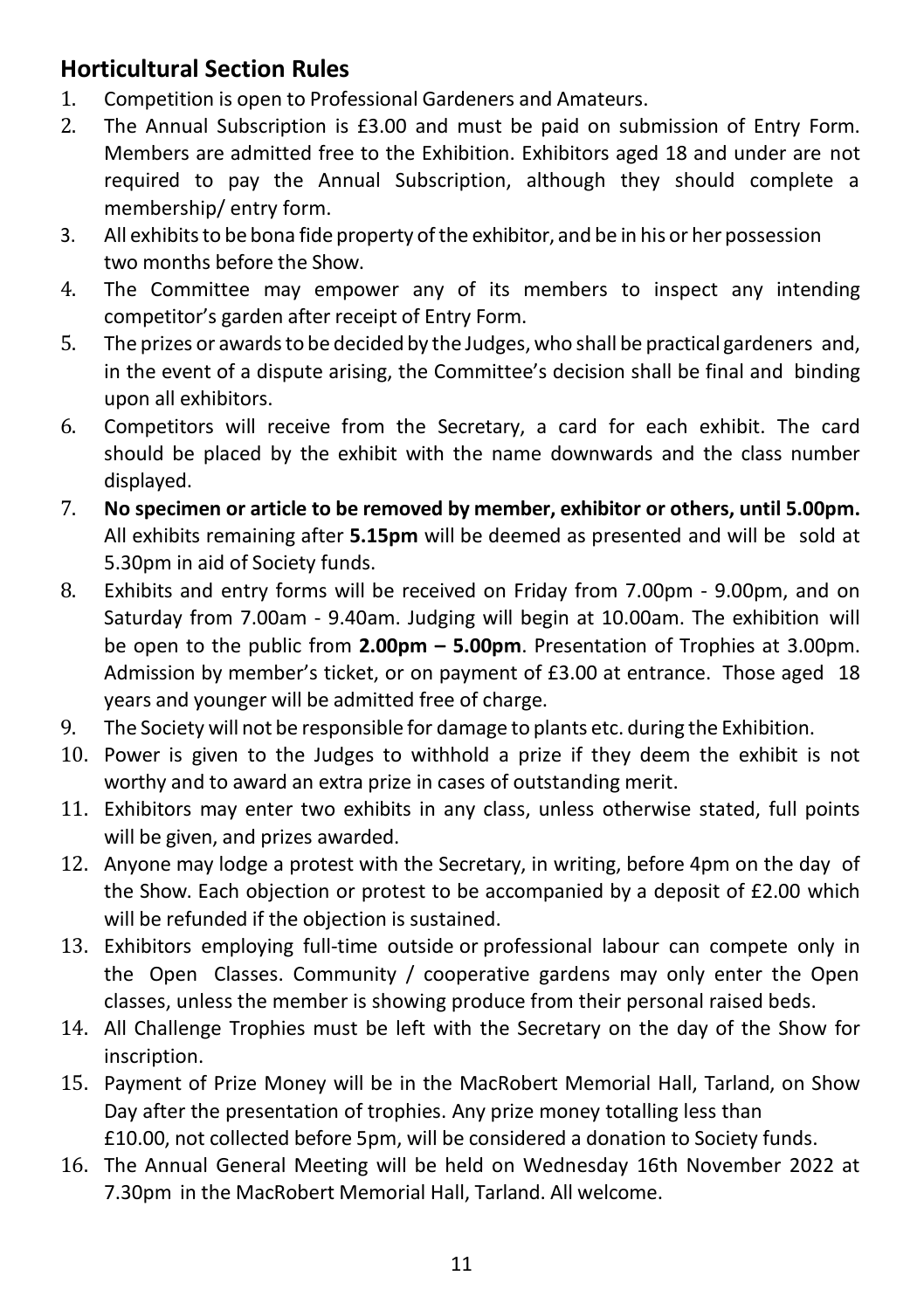### **Amateur Gardening Competition - Judging Criteria**

### **Ornamental Gardens or Elements**

Maintenance is of course important, but your flower garden, perennial border or patio is not judged primarily on how well weeded it is. The layout and design is important. The judge will consider whether the design is sympathetic to its surroundings and fit for purpose. Are there seating areas where the garden can be enjoyed in summer, or borders that can be easily viewed from the house in winter? If there is hard landscaping, does the choice of materials compliment the planting, and add to the general aesthetic appeal? A colourful garden is appealing, but the garden judge will also look for planting that provides harmony, a long season of colour, form and interest, and for plants that are healthy and suited to their planting location. Patios should have appropriate furniture, with a good selection of plants for scent and colour; containers and hanging baskets should be well fed and watered. Bedding displays are usually a traditional display of annuals. A rockery should effectively display small plants, especially alpines, with rocks and plants working in harmony.

### **Productive Elements**

### *Including raised beds*

In productive areas, design isless important. The judge will look for a wide range of vegetables and fruit and a long productive season. Do you have cloches to protect early or late crops of lettuce and herbs; are there vegetables that crop during winter such as parsnips, winter cabbages or brussel sprouts and do you grow fruit that can be bottled or preserved? Maintenance is a little more important in these categories: weed-free plots, plants that are adequately supported, and well pruned fruit trees and shrubs will give greater yields and impress the judge.

### **Cottage Garden**

A cottage garden is both ornamental and productive, so the judge will look for the attributes mentioned in the two preceding paragraphs. The cottage garden is usually a looser style of planting with perennials, annual flowers, vegetables and fruit often intermingled.

### **Wildlife Element**

Here diversity of habitat is important and this part of your garden should provide shelter for a wide range of birds, mammals and insects. A good range of food sources is also important; early and late flowering plants provide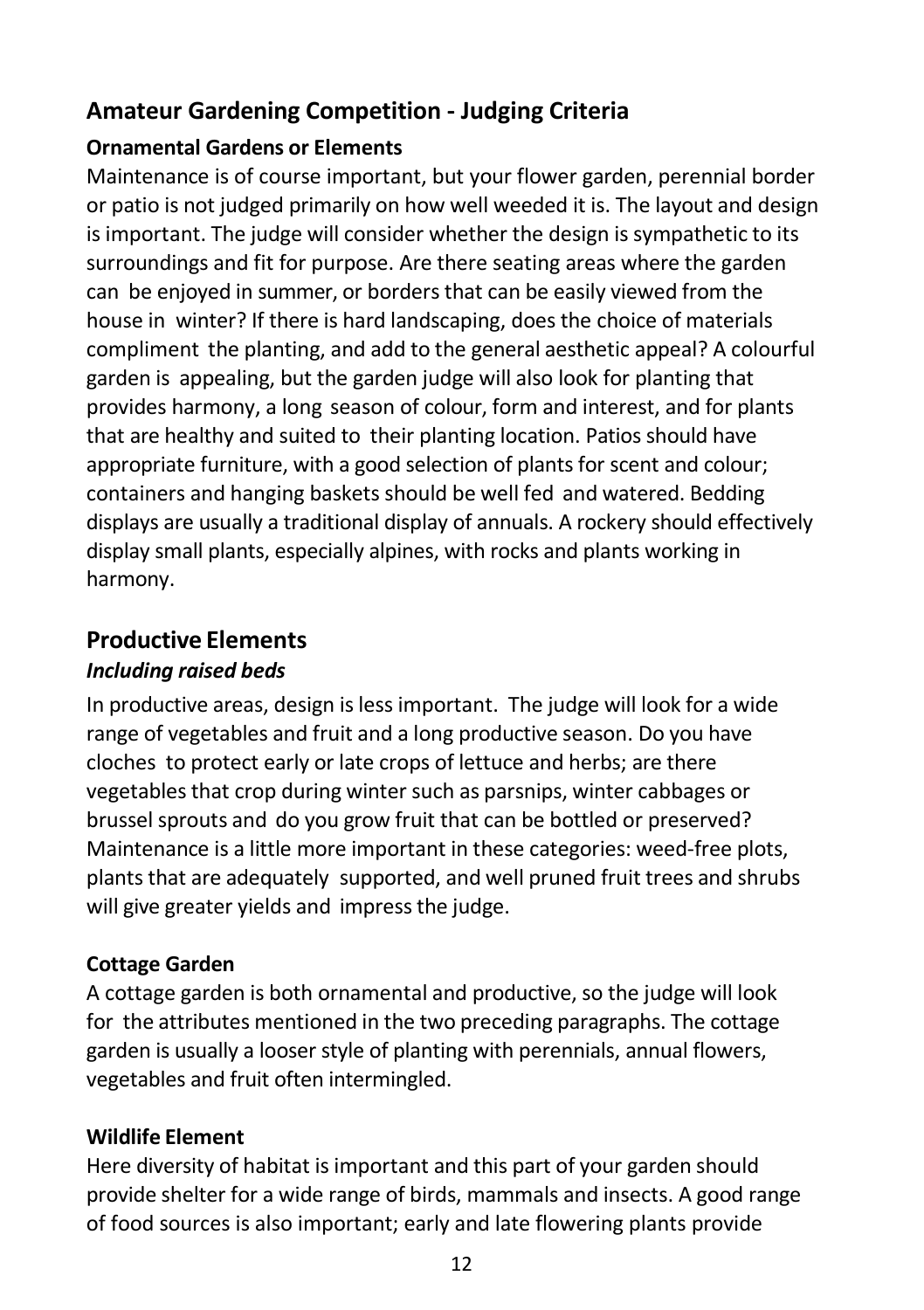nectar for insects, decomposing woody material providesfood and habitat for invertebrates, and food and water put out for birds will help to ensure their survival over the winter.

### **Family Garden**

Children should actively participate in growing and maintaining a range of plants in the garden. Ideally it should combine productive and ornamental gardening and be a garden that the whole family can enjoy and work in together.

### **'Highly Commended Award'**

The judges recognize that, at times, a garden may be exceptional but not fit clearly into the judging criteria for specific types of gardens and displays. The judges reserve the right to award a special 'Highly Commended' certificate and award for gardens which demonstrate a high standard of original design and quality planting. This award will not necessarily be awarded each year.

*'Freshly picked this morning' Class 95* 

**Maybe** you weren't intending to enter anything from your garden.

**Maybe** you walked outside at 7am on the morning of the Open Show and something lovely in your garden caught your eye.

**Maybe** you thought you would just give it a go.

In this class you can enter *ANYTHING* – fruit, flowers, veg – that you picked on the morning of the show just because it looked so tempting.

### *Special Prize £5.00*

### **To be judged by the public between 2pm and 5pm on Show Day**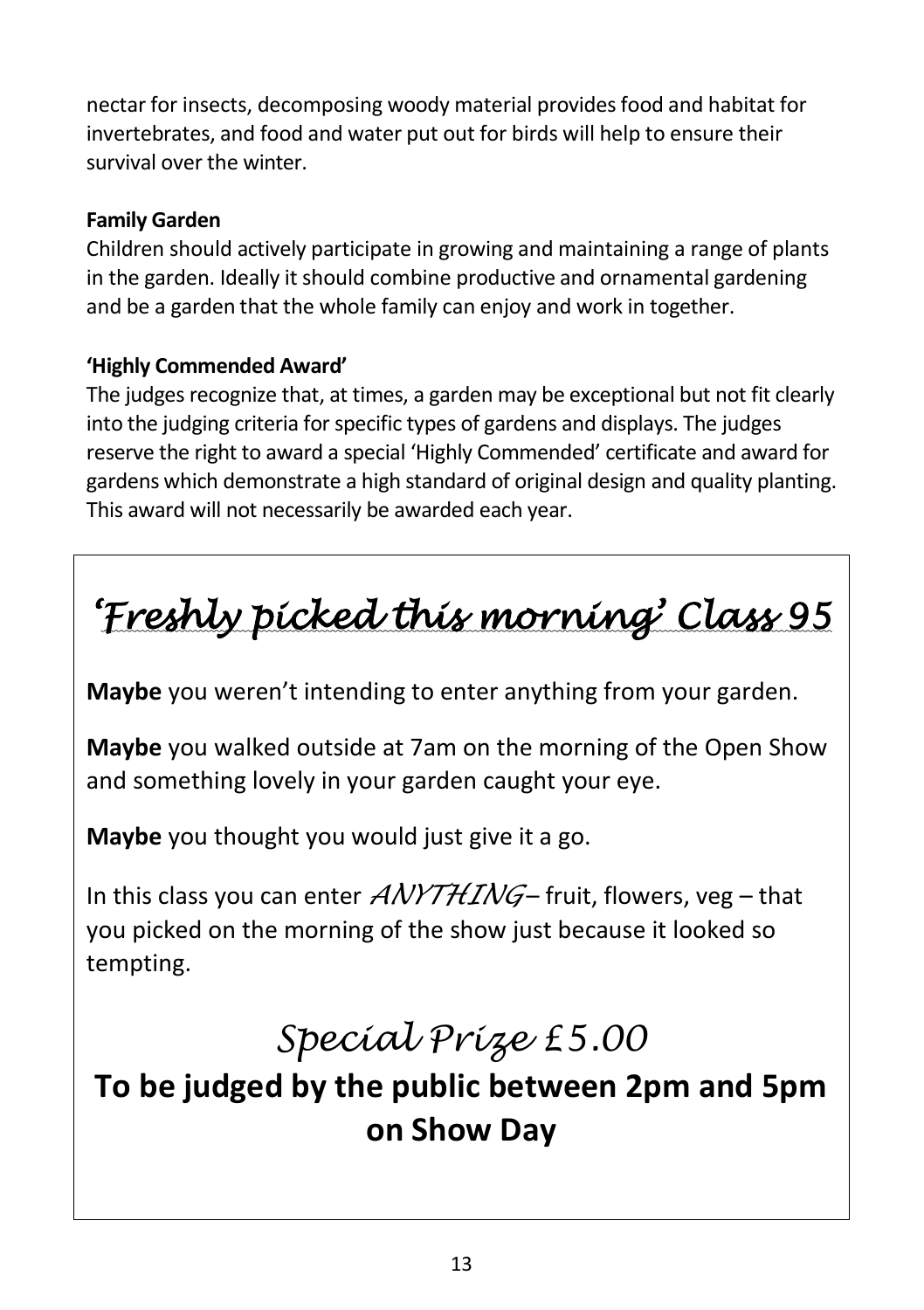### **Horticultural Section**

PRIZES: 1st £2.00, 4pts; 2nd £1.50, 3pts; 3rd £1.00, 2pts;

unless otherwise specified.

ENTRY FORMS AT END OF SCHEDULE

Flowers, vegetables and fruit to be displayed on plates and in vases supplied by the Society unless otherwise specified.

### **OPEN CLASSES**

### **Exhibitors may enter two exhibits in any class unless otherwise stated**

### **Plants in Pots - Not to exceed 9"/23cm**

- 1. 2 Geraniums, 1 single and 1 double
- 2. 2 Fuchsias, 1 single and 1 double
- 3. 2 tuberous Begonias
- 4. 1 Fuchsia either single or double
- 5. 2 foliage plants
- 6. Any pot plant in bloom, different from other classes
- 7. 1 Pelargonium

#### **Sweet Peas - A vase of Sweet Peas to contain 11 spikes (unless otherwise specified)**

- 11. 6 vases of 6 named varieties (1st £3.50, 7pts; 2nd £2.50, 5pts; 3rd £1.50, 3pts)
- 12. 3 vases of 3 named varieties (1st £2.50, 5pts; 2nd £2.00, 4pts; 3rd £1.50, 3pts)
- 13. 1 vase of white variety
- 14. 1 vase of pink or cerise variety
- 15. 1 vase of crimson or scarlet variety
- 16. 1 vase of lavender variety
- 17. 1 vase of novelty species
- 18. 1 vase blended for effect
- 19. 1 bowl to contain at least 15 spikes (bowl not supplied**)**

#### **Roses**

- 23. 1 vase of a single variety, 4 blooms
- 24. 1 vase of single or mixed variety, 8 blooms
- 25. 1 vase of Rambler or Floribunda variety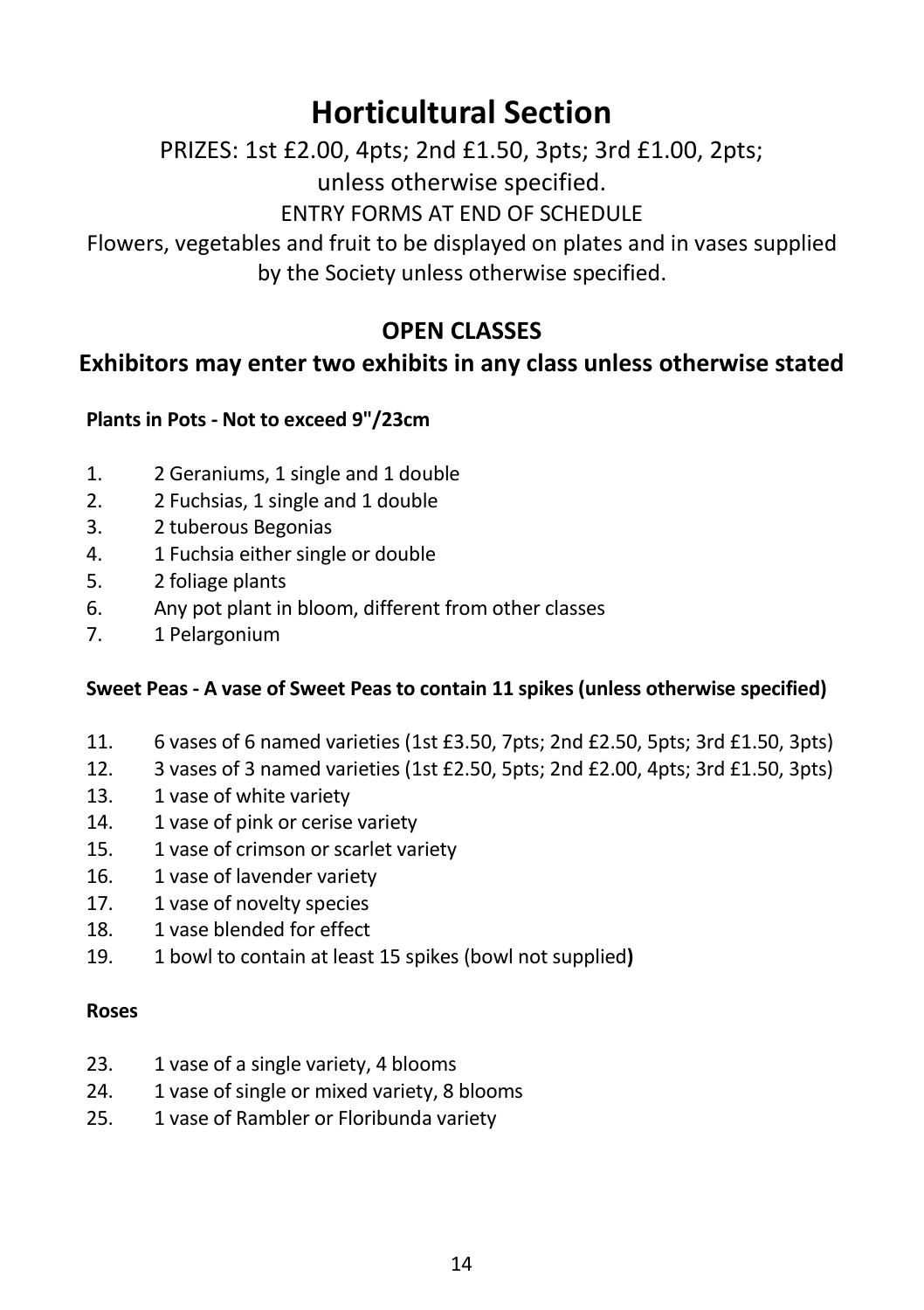### **Dahlias**

- 29. 1 vase of medium or large Cactus variety, 3 blooms
- 30. 1 vase of small Cactus variety, 5 blooms
- 31. 1 vase of medium or large Decorative variety, 3 blooms
- 32. 1 vase of small Decorative variety, 5 blooms
- 33. 1 vase of Ball variety, 5 blooms
- 34. 1 vase of Pom-Pom variety, 4 blooms

### **Cut Flowers**

- 37. 1 vase of Lilies, 1 stem
- 38. 1 vase of Chrysanthemum, 3 sprays
- 39. 1 vase of Gladioli, 3 spikes
- 40. 1 vase of double Asters, 6 blooms
- 41. 1 vase of Antirrhinums, 6 spikes
- 42. 1 vase of Stocks, 6 spikes
- 43. 1 vase of mixed annuals
- 44. 1 vase of 1 species of flowering shrub
- 45. 1 vase of French Marigolds, 6 blooms
- 46. 1 vase of Carnations, 6 blooms
- 47. 1 vase of herbaceous perennials
- 48. 4 Pansies displayed in a box
- 49. 4 Violas displayed in a box
- 50. 1 vase of any species, different from above, 4 blooms
- 51. 1 vase of 1 species herbaceous perennials
- 52. 1 vase of grasses, may be ornamental or native grasses

### **Fruit**

- 54. 4 cooking Apples
- 55. 4 dessert Apples
- 56. 18 red or green Gooseberries (not necessarily ripe)
- 57. 12 Blueberries (not necessarily ripe)
- 58. 12 Strawberries with husks
- 59. 18 Raspberries with husks
- 60. 1/2 pint picked Blackcurrants
- 61. 12 hangers of Redcurrants
- 62. Any fruit different from above, 6 specimens of a large variety or 12 of small
- 63. 1 tray of any 3 fruits from classes 54-61 (1st £2.50, 5pts; 2nd £2.00, 4pts; 3rd £1.50, 3pts)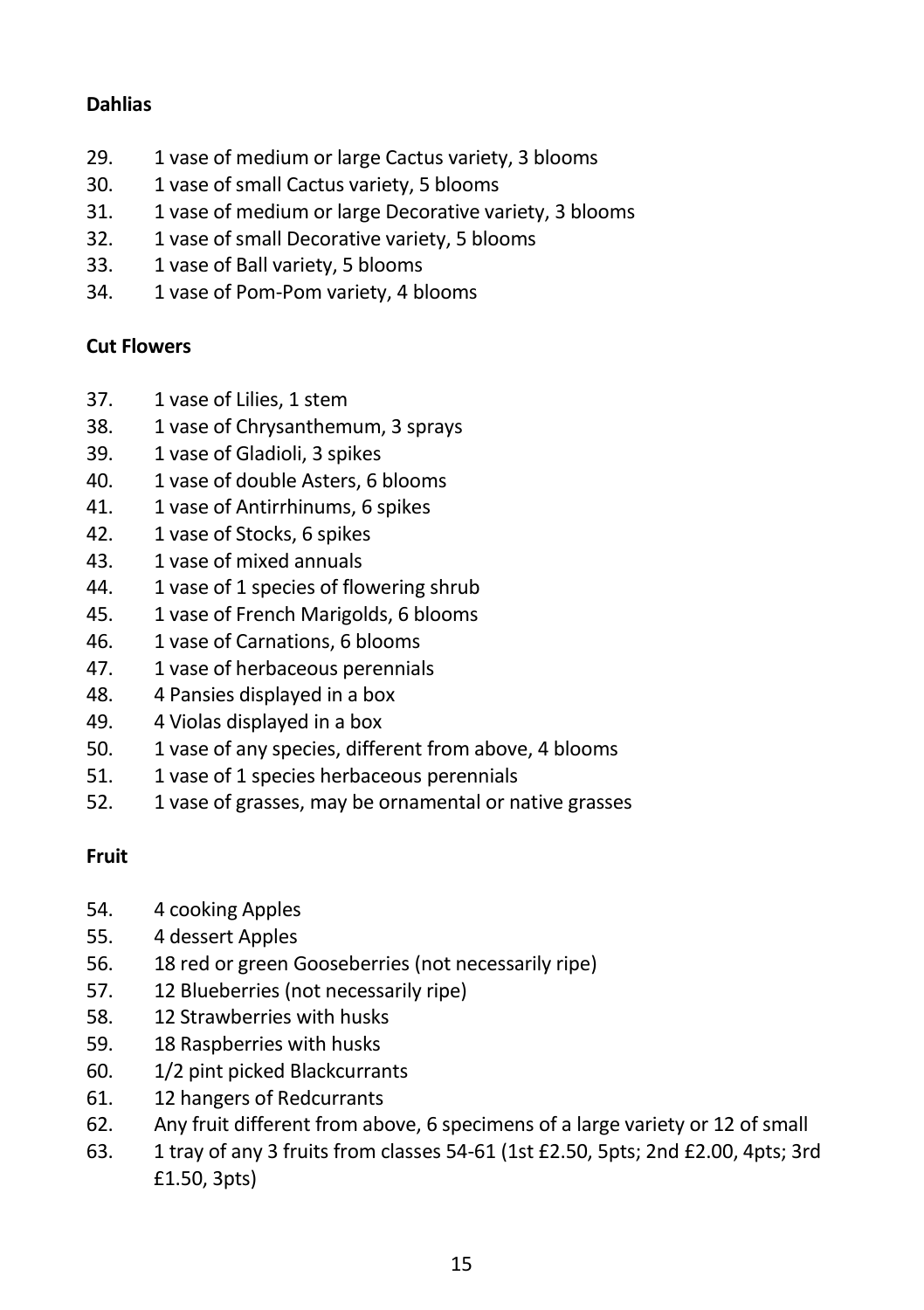### **Vegetables**

- 67. 2 Cauliflowers in a container
- 68. 4 Leeks
- 69. 2 Cabbages in a container
- 70. 4 Onions from sets or seeds
- 71. 2 Garlic bulbs (not necessarily ripe)
- 72. 12 Shallots
- 73. 6 Tomatoes
- 74. 8 cherry Tomatoes
- 75. 1 truss of Tomatoes
- 76. 4 Beetroots
- 77. 6 Carrots of any matched colour
- 78. 6 Runner Beans
- 79. 1 vegetable Marrow
- 80. 2 Cucumbers
- 81. 9 Peapods
- 82. 6 Broadbean pods
- 83. 2 Lettuces in a container
- 84. 3 pots of herbs (pots not to exceed 15cm)
- 85. 3 Turnips
- 86. 4 coloured Potatoes
- 87. 4 white Potatoes
- 88. Any vegetable different from above, 1 specimen of large varieties or 5 of small
- 89. 3 heaviest Potatoes
- 90. Collection of 4 named Potato varieties, 4 of each in a box (1st £2.50, 5pts; 2nd £2.00, 4pts; 3rd £1.50, 3pts)
- 91. Box of 6 varieties of vegetables, backs optional, not to exceed 75cm x 60cm leafy greens may be used as garnish or background (1st £2.50, 5 pts; 2nd £2.00, 4pts; 3rd £1.50, 3 pts)
- 92. Collection of kitchen garden produce, sponsored by Mr. A. Bruce: see special feature page 17
- 93. Basket of rainbow coloured edible garden produce, no bigger than 45cm square or diameter (1st £2.50, 5pts; 2nd £2.00, 4pts; 3rd £1.50, 3pts)
- 94. A platter of locally foraged edibles
- 95. 'Freshly picked this morning' See feature page 13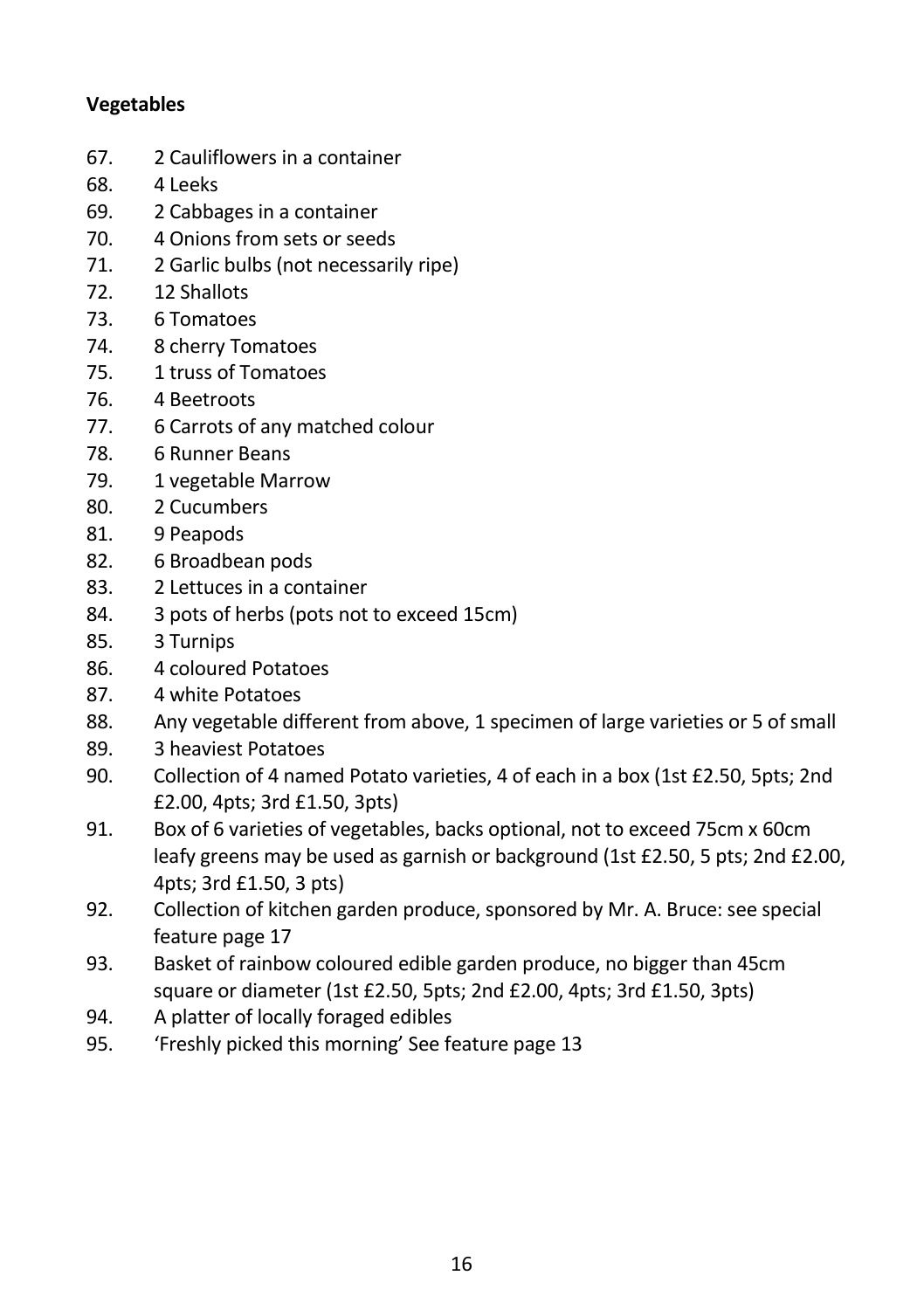### **Collection of Kitchen Garden Produce Class 92 Sponsored by Mr A Bruce**

This class is to encourage the exhibition of a range of kitchen vegetables and fruits. The produce should be

clean, appetising and ready for the kitchen. Salads, herbs and edible flowers are permitted, and presentation should be attractive.



The collection should be displayed on a tray 60cm x 45cm x 5cm  $(24'' \times 18'' \times 2'')$ 

Judges will look for variety, cleanliness, freshness, quality of produce and presentation. In other words, it should look tempting, tasty and good enough to take straight to the kitchen.

Prizes awarded for this class are:

- ❖ **1 st** £5 and 10 points
- ❖ **2 nd** £3 and 6 points
- ❖ **3 rd** £2 and 4 points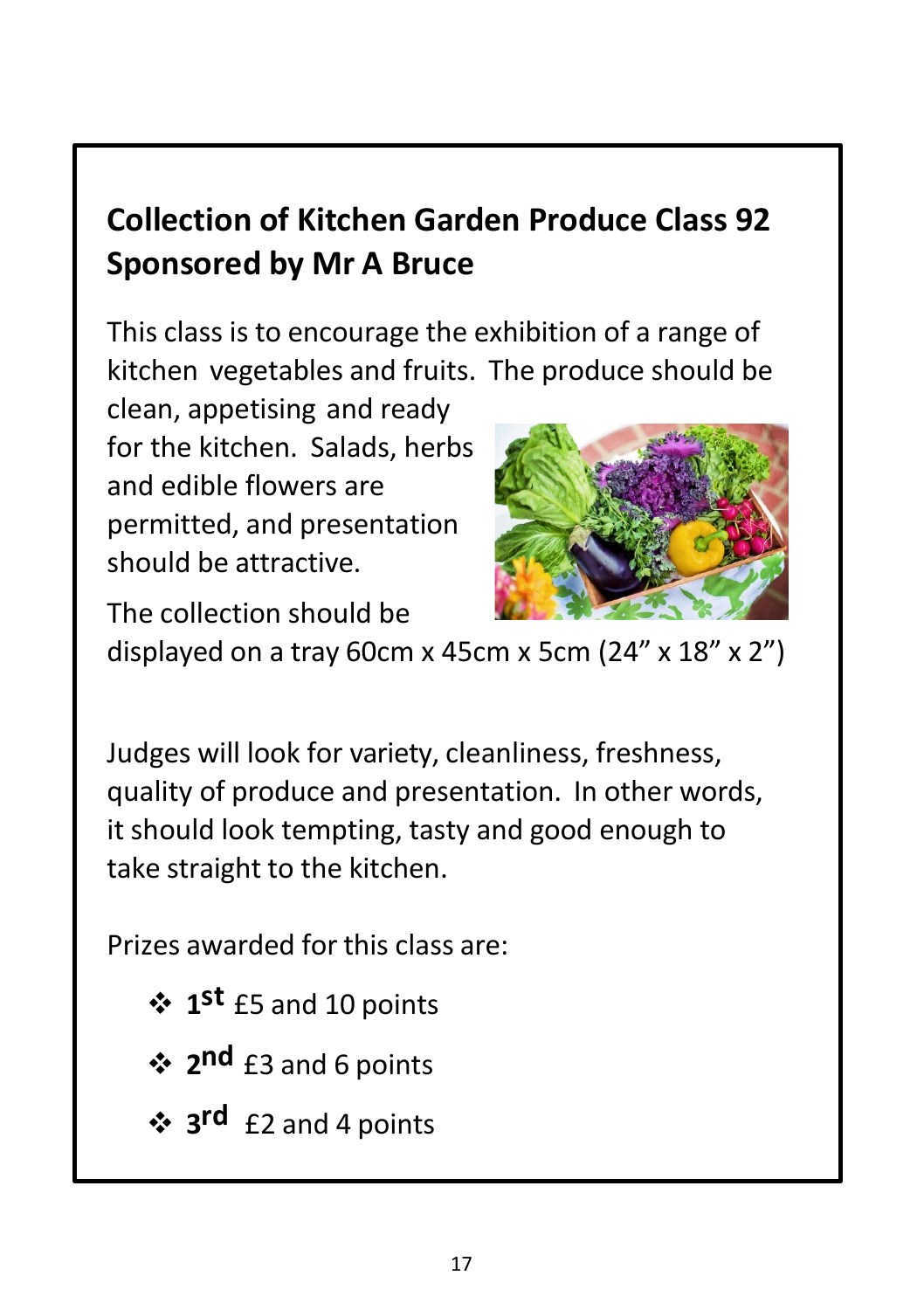### **Floral Art**

Exhibits should be composed of natural plant material with or without accessories. Backgrounds, bases, containers, drapes and mechanics may always be included unless otherwise stated. Where sizes are given, this refers to maximum width and depth; there is no height restriction. To help ensure sufficient space is allocated, potential exhibitors in classes 97-101, should notify the Show Secretary (Tel:013398 81010 or email: showsecretary@mossl.co.uk) by Thursday 11th August. Entries that are not notified will be accepted on Show Day, space permitting. Please note that only one entry per class is permitted.

- 97. 'Northern Lights' (60cm x 60cm/24" x 24") (1st £3.50, 7pts; 2nd £2.50, 5pts; 3rd £1.50, 3pts)
- 98. A table centrepiece using foliage and fruit (45cm x 45cm/18" x 18")
- 99. 'Reflections': a modern arrangement using 3 blooms
- 100. An Ikebana arrangement
- 101. An arrangement for Hogmanay (Novice: previous winners of Buchan Trophy may not exhibit in this class)

### **Hanging Basket/Patio Container**

### **Prizes: 1st £5.00, 10pts; 2nd £3.00, 6pts; 3rd £2.00, 4pts**

- 105. Flowering hanging basket
- 106. Flowering patio container not to exceed 45cm square or diameter
- 107. Colourful hanging basket or container using productive, edible plants, not to exceed 45cm square or diameter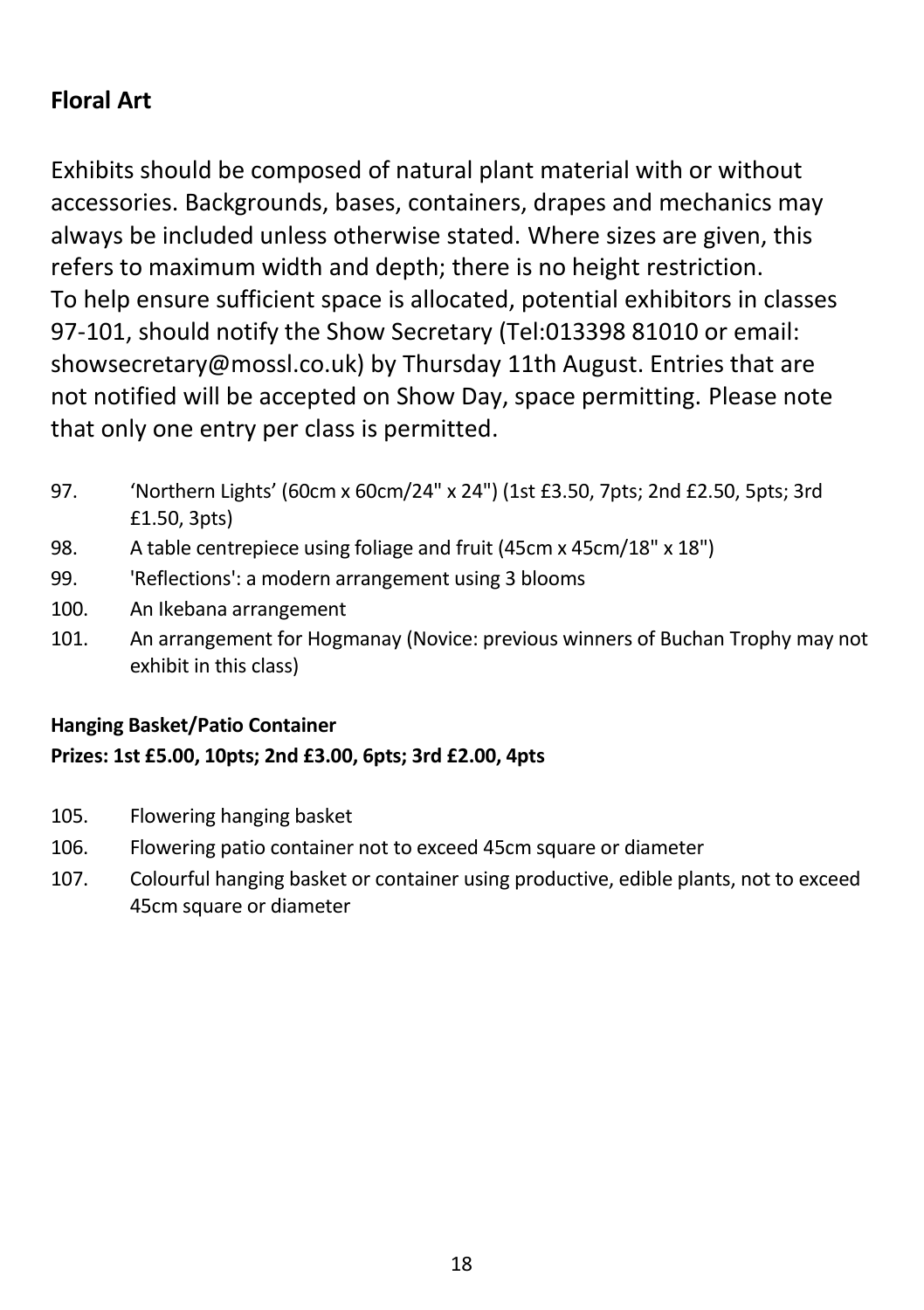### **AMATEUR CLASSES**

### **Exhibitors may enter two exhibits in any class unless otherwise stated**

#### **Plants in Pots - Not to exceed 9"/23cm**

- 110. 1 foliage plant
- 111. 1 Begonia in flower
- 112. 1 Fuchsia
- 113. 1 Geranium
- 114. 1 Pelargonium
- 115. 1 growing miniature garden (container not to exceed 45cm x 45cm x 15cm)
- 116. Any pot plant in flower, different from other classes
- 117. Collection of 6 pot plants (1st £2.50, 5pts; 2nd £2.00, 4pts; 3rd £1.50, 3pts)
- 118. Cactus

#### **Sweet Peas - A vase of Sweet Peas to contain 9 spikes (unless otherwise specified)**

- 122. 3 vases of 3 named Varieties (1st £2.50, 5pts; 2nd £2.00, 4pts; 3rd £1.50, 3pts)
- 123. 1 vase of white variety
- 124. 1 vase of pink or cerise variety
- 125. 1 vase of crimson or scarlet variety
- 126. 1 vase of lavender variety
- 127. 1 vase, blended for effect
- 128. 3 vases with 6 spikes of 3 varieties (1st £2.50, 5pts; 2nd £2,00, 4pts; 3rd £1.50, 3pts)
- 129. 1 vase, 12 spikes blended for effect (1st £2.50, 5pts; 2nd £2.00, 4pts; 3rd £1.50, 3pts)

#### **Roses**

- 133. 1 vase, any variety or mixed, 6 blooms
- 134. 1 vase of 1 variety, 4 blooms
- 135. 1 vase of Rambler, Floribunda or Climber

#### **Dahlias**

- 139. 1 vase of medium or large Cactus variety, 3 blooms
- 140. 1 vase of small Cactus variety, 3 blooms
- 141. 1 vase of medium or large Decorative variety, 3 blooms
- 142. 1 vase of small Decorative variety, 3 blooms
- 143. 1 vase of Ball variety, 3 blooms
- 144. 1 vase of Pom-Pom variety, 4 blooms

#### **Cut Flowers**

147. 1 vase of Lilies, 1 stem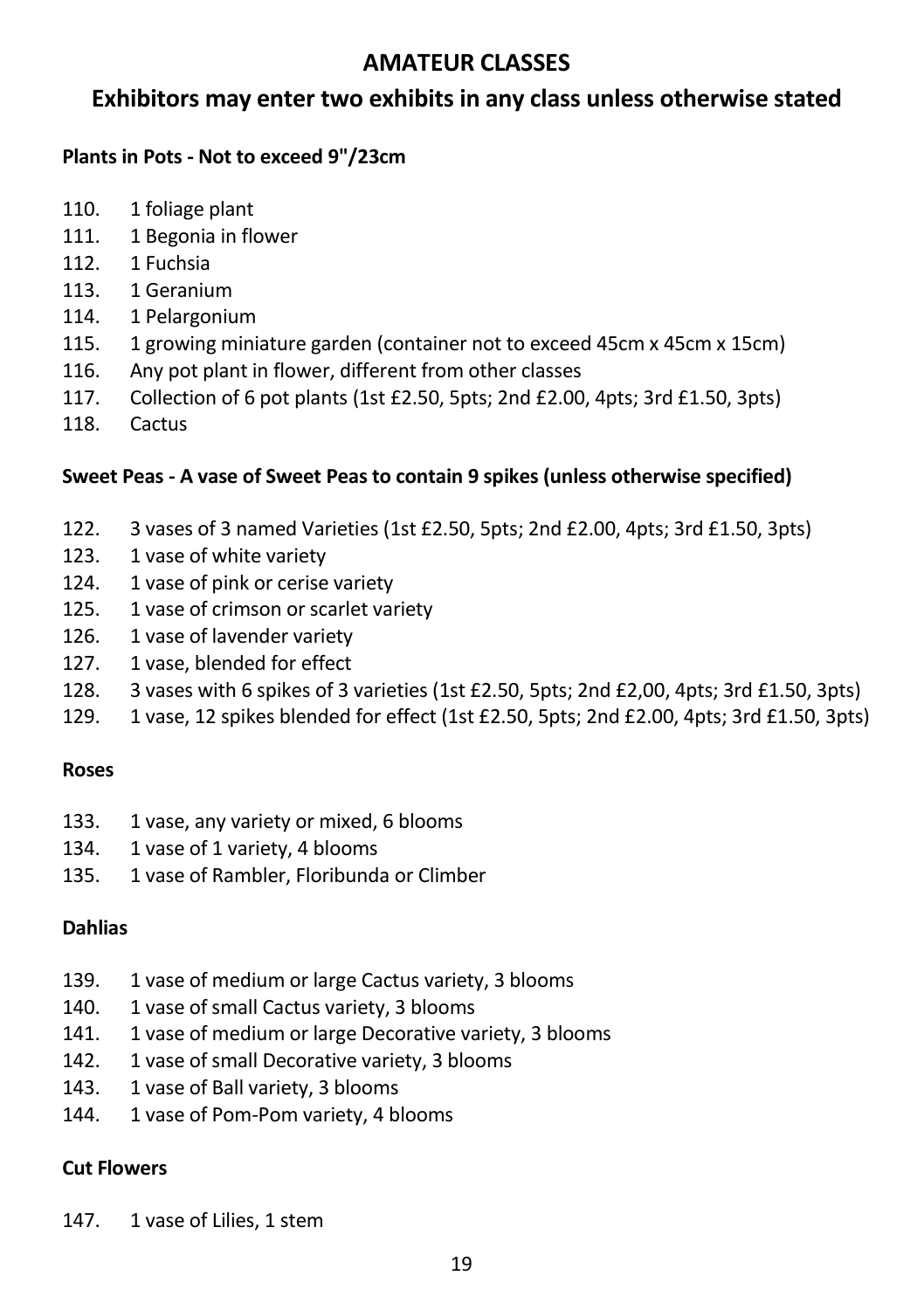- 148. 1 vase of Carnations, plain or picotee, 4 blooms
- 149. 1 vase of mixed flowering herbaceous perennials
- 150. 1 vase of 1 species of herbaceous perennials
- 151. 1 vase of 1 species of flowering shrub
- 152. 1 vase of Gladioli, 1 spike
- 153. 1 vase of Stocks, 4 spikes
- 154. 1 vase of Asters, 4 blooms
- 155. 1 vase of Phlox, 4 spikes
- 156. 1 vase of Antirrhinums, 4 spikes
- 157. 4 Pansies displayed in a box
- 158. 4 Violas displayed in a box
- 159. 1 vase of Scotch Marigolds, 4 blooms
- 160. 1 vase of French Marigolds, 4 blooms
- 161. 1 vase of African Marigolds, 4 blooms
- 162. 1 vase of mixed annuals
- 163. 1 vase of 1 species of annuals
- 164. 1 vase of Clematis, 4 blooms
- 165. 1 vase of 1 species, different from above, 4 blooms

### **Fruit**

- 166. 1/2 pint of picked Blackcurrants
- 167. 8 hangers of Redcurrants
- 168. 9 Strawberries with husks
- 169. 12 Raspberries with husks
- 170. 9 Gooseberries, red or green (not necessarily ripe)
- 171. 3 cooking Apples
- 172. 3 dessert Apples
- 173. Any fruit different from above, 3 specimens of large, 6 specimens of small
- 174. Plot to Plate: see page 21 for more information (1st £2.50, 5pts; 2nd £2.00, 4pts; 3rd £1.50, 3pts)

### **Vegetables**

- 175. 3 Runner Beans
- 176. 4 Tomatoes
- 177. 6 cherry Tomatoes
- 178. 3 Onions from sets or seeds
- 179. 1 bulb of Garlic (not necessarily ripe)
- 180. 3 Carrots any matched colour
- 181. 6 French Beans
- 182. 3 Turnips
- 183. 6 Peapods
- 184. 3 stalks of Rhubarb
- 185. 3 Beetroots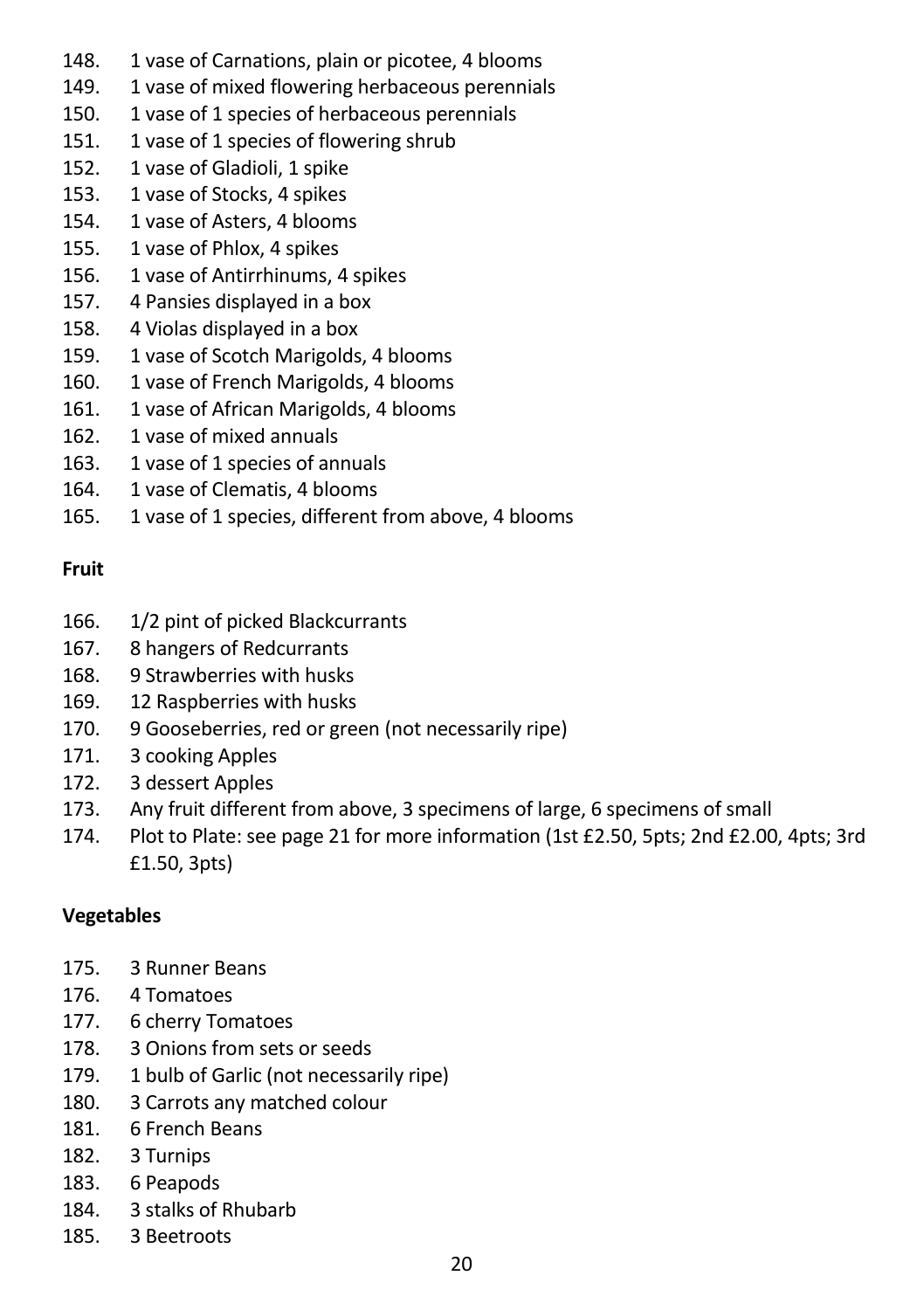- 186. 3 Leeks
- 187. 2 Lettuces in a container
- 188. 2 Brassicas in a container
- 189. 1 vase of mixed herbs
- 190. 6 Shallots
- 191. 3 coloured Potatoes
- 192. 3 white Potatoes
- 193. Collection of 3 named Potato varieties, 3 of each in a box (1st £2.50, 5pts; 2nd £2.00, 4pts; 3rd £1.50, 3pts)
- 195. Box of 6 varieties of vegetables, backs optional, not to exceed 75cm x 60cm, leafy greens may be used as garnish/background (1st £2.50, 5pts; 2nd £2.00, 4pts; 3rd £1.50, 3pts)
- 196. Herb plant in a pot (pot not to exceed 15cm)
- 197. Productive vegetable plant in a pot (pot not to exceed 30cm square or diameter)
- 198. Truss of Tomatoes
- 199. 2 Courgettes
- 200. Any vegetable different from above, 1 specimen of large, 3 specimens of small
- 201. Plot to Plate: see below for more information (1st £2.50, 5pts; 2nd £2.00, 4pts; 3rd £1.50, 3pts)

### **Plot to Plate**

### **Two classes which recognize the growing popularity of growing fruit and vegetables that are your own family favourites.**



*Display your produce attractively and include your recipe*

*Class 174 - Fruit*

*Your recipe should use all the home grown produce displayed but may, obviously, have additional ingredients*



*Class 201 - Vegetables*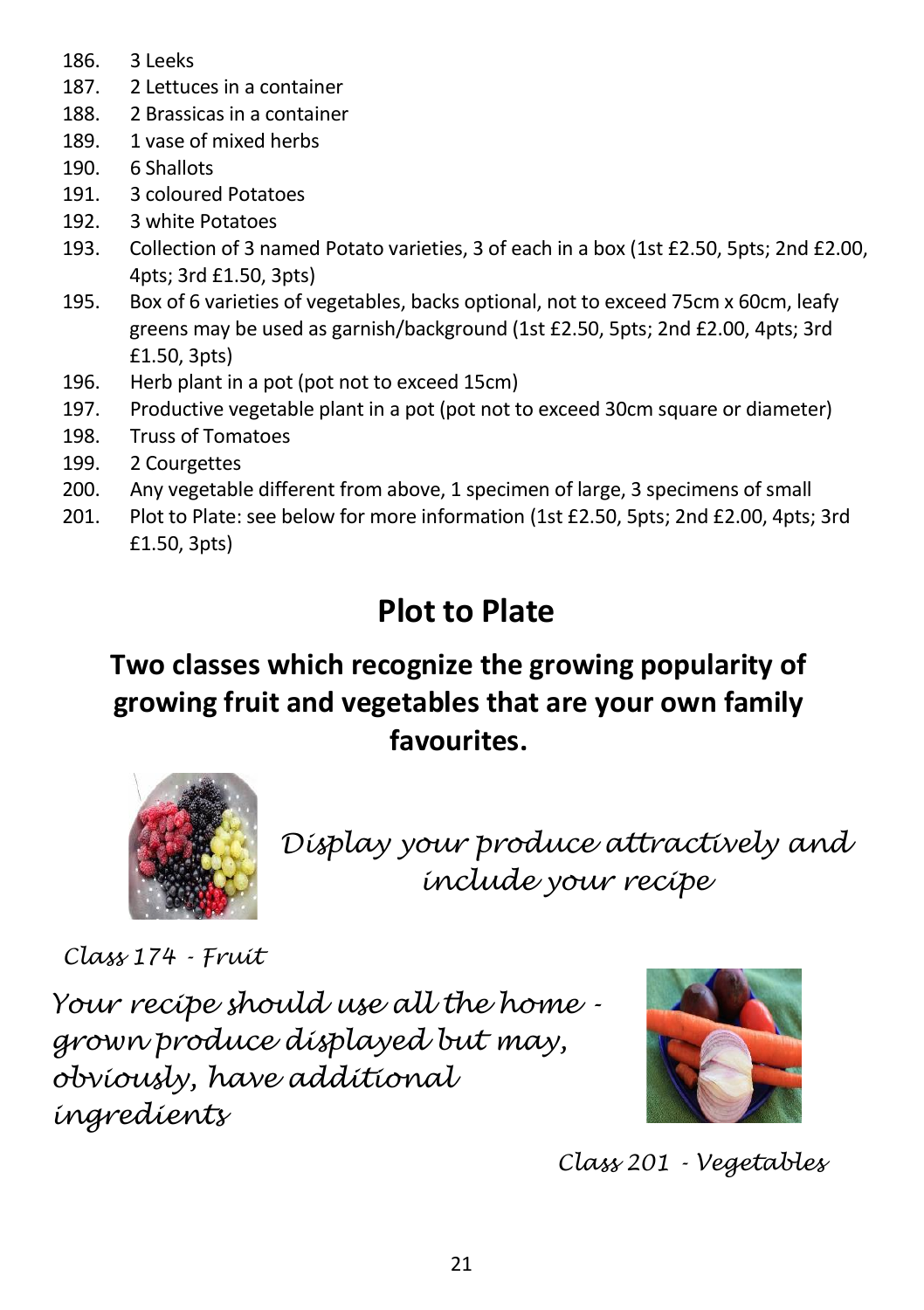### **HAVE-A-GO CLASSES**

#### **Previous winners of Lord Astor of Hever Trophy may not exhibit in classes 204 – 217**

- 204. 3 Root vegetables
- 205. 1 Brassica
- 206. 3 Potatoes
- 207. A basket or small trug of mixed kitchen garden produce
- 208. 1 vase of Dahlias, 3 blooms, any variety
- 209. 1 vase of Roses, single variety or mixed, 3 blooms
- 210. 1 vase of Sweet Peas, 6 spikes
- 211. 1 vase of mixed annuals
- 212. 1 vase of herbaceous perennials, single or mixed varieties
- 213. 1 pot plant in bloom
- 214. 1 foliage plant
- 215. The unusual
- 216. A selection of 3 garden fruits, 1 specimen of large, 3 specimens of small
- 217. Any vegetable different from above, 1 specimen of large, 3 specimens of small

### **Naming of Vegetable and Fruit Varieties**

Unless stated in the class, it is not necessary to name the varieties of exhibits. However, if the varietal name is known, and to encourage the educational aspect of the Flower Show, it would be helpful to many spectators and other entrants if exhibitors could include this information on a small piece of card.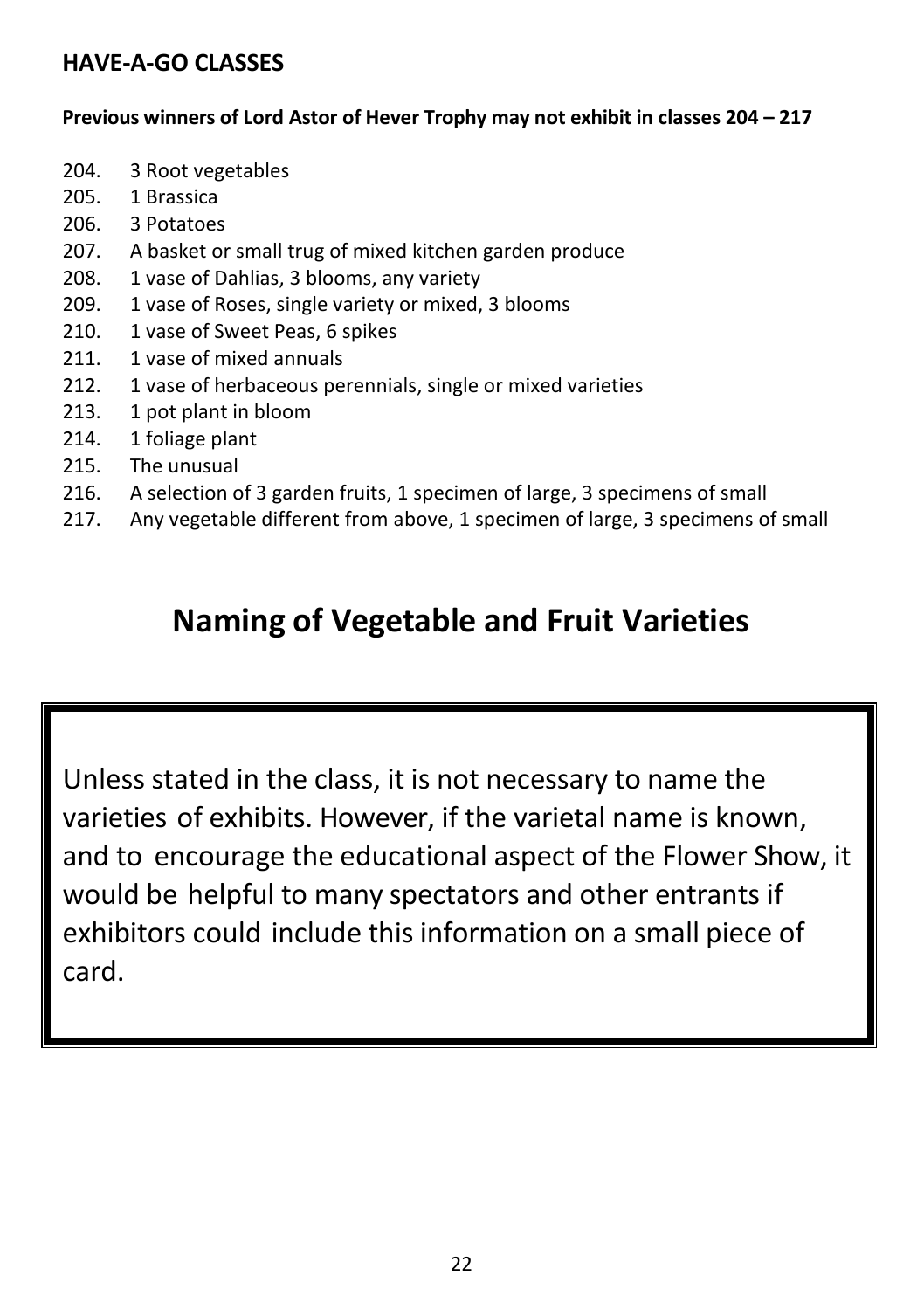### **CROMAR AND DISTRICT AMATEUR GARDENING COMPETITION 2022**

Within 20 mile radius of Tarland. All entries must be received by Sunday 10th July 2022; gardens will be judged on Thursday 14<sup>th</sup> July2022. Entry form at end of schedule.

**A garden may be entered once in classes 218 – 221. Previous winners of Bruce Shield may not enter class 218. Garden Elements are restricted to one entry per class, unless otherwise stated.**

#### **Gardens - Prizes: 1st £10.00, 20 pts; 2nd £7.50, 15 pts; 3rd £5.00, 10 pts**

- 218. HAVE-A-GO garden (any style); previous winners of Bruce Shield may not enter
- 219. Cottage garden
- 220. Flower garden
- 221. A family garden

#### **Garden Elements - Prizes: 1st £5.00, 10pts; 2nd £3.00, 6pts; 3rd £2.00, 4pts**

- 224. Ornamental perennial border
- 225. Wildlife area
- 226. Patio
- 227. Bedding or annual display
- 228. Productive plot (Exhibitors may enter class 228 **or** 229)
- 229. A productive raised bed (Exhibitors may enter 228 **or** 229)
- 230. A rockery

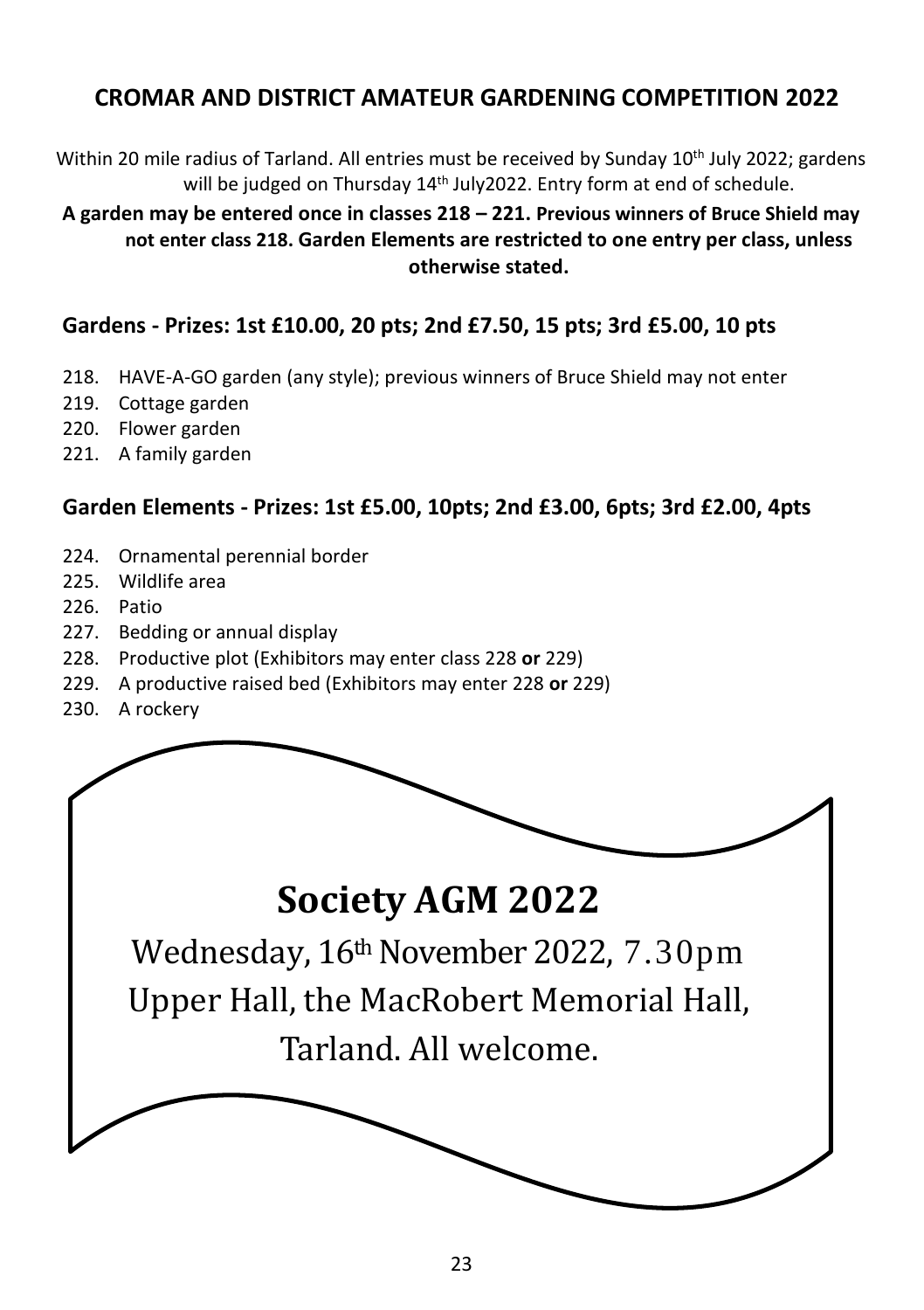### **Industrial Section**

### **Guidance for New Entrants:** alwaysread the schedule carefully

### **Sewing**

Make sure threads are trimmed on inside of work. Corners are better mitred orstitched.

Cushion covers should open for removal of pad.

Baby clothes should have flat seams - especially in armholes.

### **Knitting**

Make sure threads are trimmed on inside of work. All baby or premature baby knits should not have any ribbons or poppers.

### **Greetings Cards**

Should have message on inside, which can be computer generated.

### **Painting and Drawing**

Paintings can be in watercolour, oil, acrylic or collage.

Drawings in pencil, pen and ink, oil pastel or soft pastel.

### **Industrial Section Rules**

- **1.** All entries must be bona fide work of the exhibitor in whose name the entry is made and not previously exhibited at Tarland Show.
- **2.** Competitors can exhibit two entries in all Classes, unless otherwise stipulated.
- **3.** Exhibitor's name and address written or printed on a piece of paper and enclosed in a sealed envelope must be firmly attached to exhibit with Section and Class No. on outside.
- **4.** The Annual Subscription is £3.00 and must be paid on submission of the Entry Form. Members are admitted free to the Show.
- **5.** The prizes or awards to be decided by the judges and in the event of a dispute arising the Committee's decision shall be final and binding upon all exhibitors.
- **6.** Power is given to the judges to withhold a prize if they deem the exhibit not worthy, and to award an extra prize in cases of outstanding merit.
- **7.** Anyone may lodge a protest with the Convener, in writing, before 4 pm on the day of the Show. Each objection or protest to be accompanied by a deposit of £2.00, which will be refunded if the objection is sustained.
- **8.** Exhibits and Entry Forms will be received by the Stewards on Friday evening from 7.00pm to 9.00pm and on Saturday from 7.00am to 9.40am. Judging will begin at 10.00am. **Exhibits may not be removed before 5.00 pm**
- **9.** All entries in Sewing and Knitting to be UNWASHED.
- **10.** Entries in classes 276-282 (wine & liqueur classes) must be labelled with brown envelopes with class number as supplied by Society (Exhibitor details inside envelope). Clear wine bottles to be used, 0.75 or 0.70 litres, corks to be flange type
	- plastic permitted. One entry allowed in each class.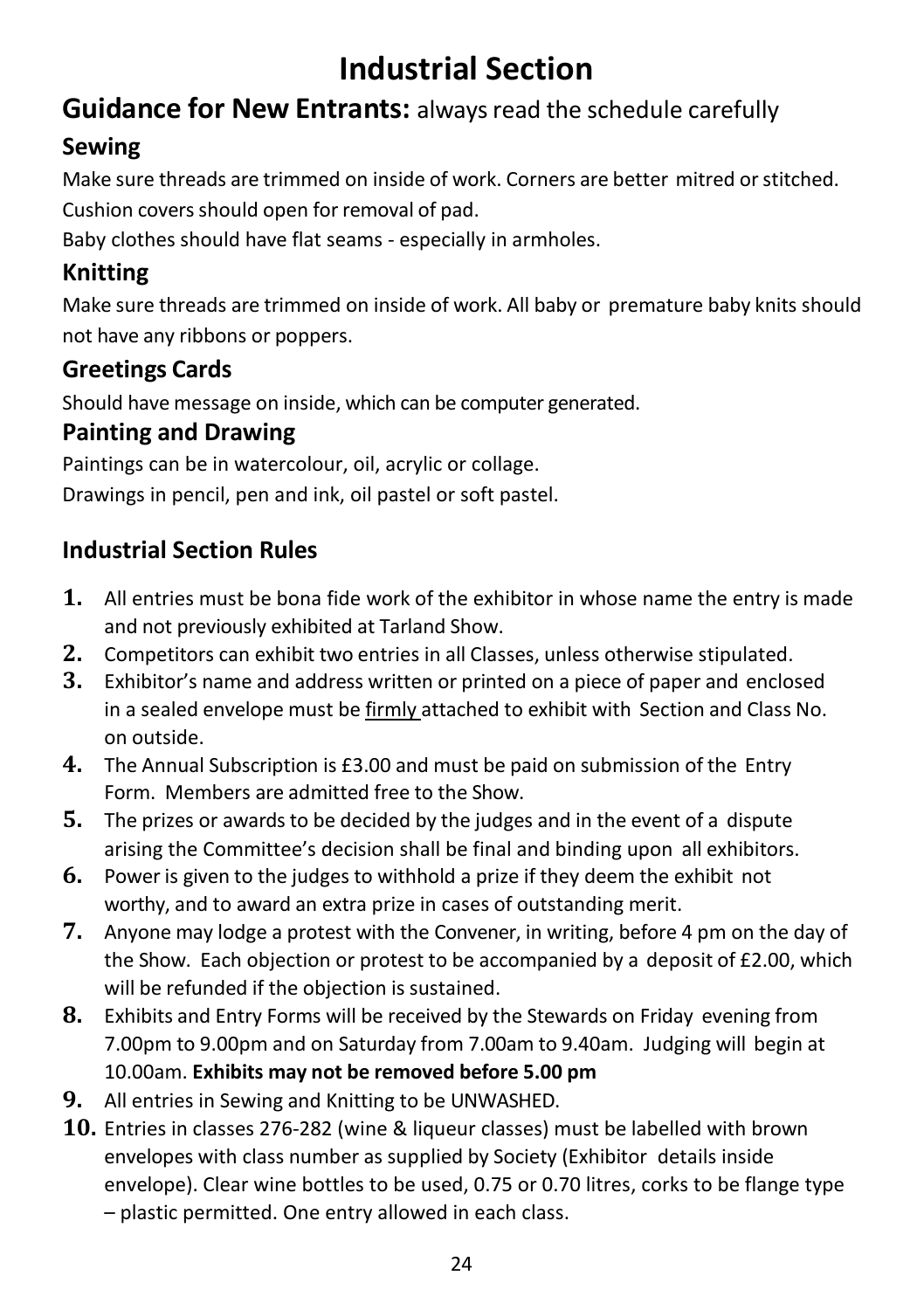### **INDUSTRIAL SECTION**

### PRIZES: 1st £2.00, 4pts; 2nd £1.50, 3pts; 3rd £1.00, 2pts;

unless otherwise specified

### ENTRY FORMS AT END OF SCHEDULE

### **Exhibitors may enter a maximum of two exhibits in each class 231-282**

#### **Knitting and Crochet**

- 231. A child's jumper knitted in double knitting wool
- 232. Baby jacket knitted in any ply
- 233. A fisherman's beanie hat (to be donated to the Fishermen's Mission)
- 234. A pair of lady's gloves
- 235. A headband knitted in any ply
- 236. A crocheted mug warmer

#### **Sewing**

- 239. Patchwork cushion cover (with pad)
- 240. Lady's pull on summer trousers
- 241. A kitchen item
- 242. A quilted bag
- 243. An item to be made from towelling fabric
- 244. A lined drawstring Trophy Bag made with upcycled material- to be retained by Society. (Size 50cm x 40cm / 20" x 16")

### **Crafts**

- 247. An item of jewellery
- 248. A craft article, not sewn or knitted
- 249. An item from bee products
- 250. A tissue box cover (any craft)
- 251. A Christmas card (with insert)
- 252. A sewn picture, any medium, framed (maximum size 60cm x 60cm/24" x 24")
- 253. A bookmark
- 254. A photograph: 'Cobwebs', size 7" x 5"
- 255. A painting, unsigned, in a frame or mount: 'Bridges Landscape'' (maximum size 60cm x 60cm/24" x 24")
- 256. A drawing, unsigned, in a frame or mount: 'Scottish Wildlife' (maximum size 60cm x 60cm/24" x 24")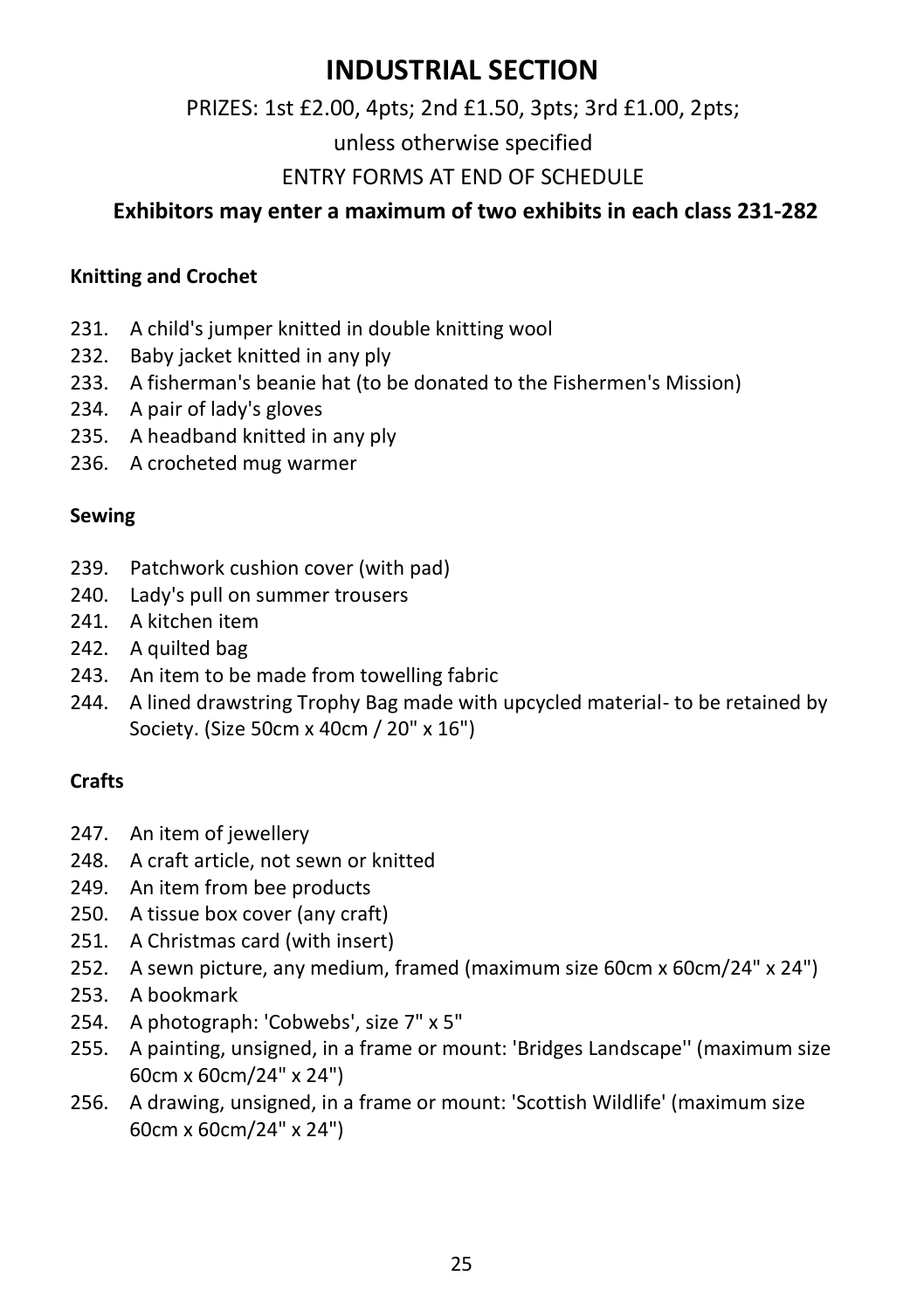### **Cookery**

- 257. 2 slices of Battenberg cake
- 258. Cake with honey as a main ingredient
- 259. 2 gluten free biscuits
- 260. 2 individual Bakewell tarts
- 261. A soda bread
- 262. An individual crème brûlée
- 263. 1 Cornish pasty
- 264. 4 peppermint creams

### **Preserves (Label with type of preserve and date made)**

- 268. A jar of jam try something different (e.g. gooseberry & strawberry)
- 269. A jar of fruit curd
- 270. A jar of marmalade
- 271. A jar of mango chutney
- 272. A small jar of honey and mustard dressing

#### **Honey**

- 273. A piece of cut comb honey
- 274. A jar of extracted clear honey
- 275. A jar of extracted creamy honey

### **Wines (One entry allowed in each class)**

- 276. Sweet white wine
- 277. Dry white wine
- 278. Sweet red wine
- 279. Dry red wine
- 280. Rosé wine
- 281. Sparkling wine
- 282. A small bottle of liqueur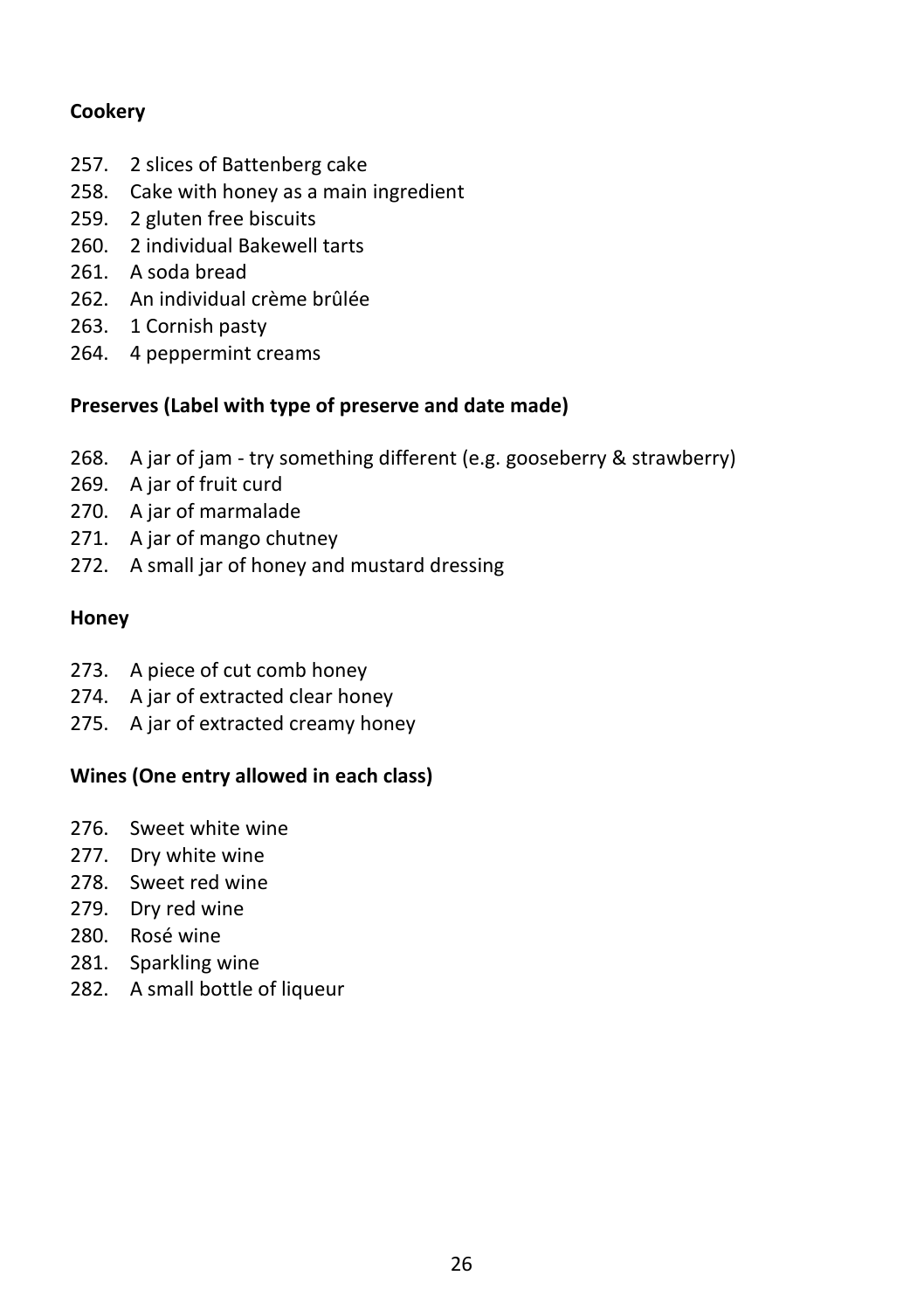### **CHILDREN AND YOUNG PERSONS' SECTION ALL ENTRIES FREE**

**Age/School Class as at 31st May 2022.**

ENTRY FORMS AT END OF SCHEDULE.

### **Exhibitor's name, written or printed on a piece of paper or cards provided, must be firmly attached to exhibit with class number showing. Only one exhibit in each class is allowed, unless otherwise stated.**

PRIZES: 1st £2.00, 4pts; 2nd £1.50, 3pts; 3rd £1. 00, 2pts

#### **Pre-School**

- 283. A paper collage
- 284. A hand or footprint picture

### **Arts & crafts for Primary 1-4**

- 285. A miniature garden in a tin lid
- 286. A decorated specimen of handwriting 4 lines P1 & P2
- 287. A decorated specimen of handwriting 6 lines P3 & P4
- 288. A picture any medium P1 & P2
- 289. A picture any medium P3 & P4
- 290. A junk model
- 291. A decorated tin can
- 292. A photograph of a named vegetable

### **Arts & crafts for Primary 5-7**

- 295. A picture, any medium, of a named tree
- 296. A decorated jar for a tealight
- 297. A decorated t-shirt
- 298. An article in patchwork
- 299. Commonwealth Games in a shoebox
- 300. A decorated specimen of handwriting, 8-10 lines
- 301. A dream catcher
- 302. A photograph of an animal, with a humorous caption
- 303. Design a front cover for the 2023 Open Show schedule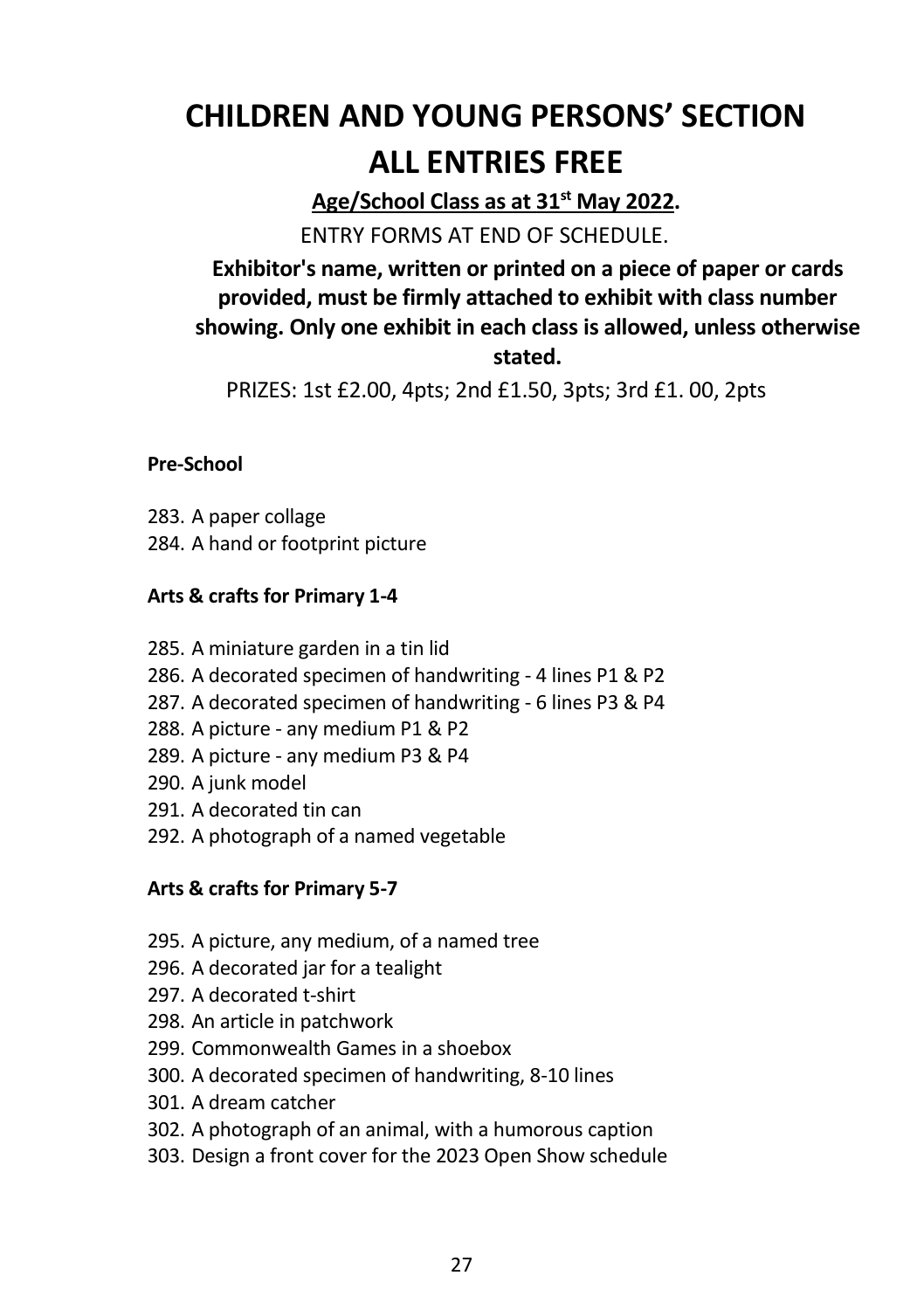### **Arts & crafts for Secondary 1-4 (Two entries allowed in each class)**

- 307. Commonwealth Games in a shoebox
- 308. An article in patchwork
- 309. A toy made from recycled materials
- 310. A gift-wrapped parcel
- 311. A specimen of handwriting, 10-12 lines: A description of 'My Favourite Place'
- 312. A photograph of an animal, with a humorous caption
- 313. A collage of a flower using any material

### **Arts & crafts for 16 - 18 Year Old (Two entries allowed in each class)**

- 318. A knitted item
- 319. An article in patchwork
- 320. A metre of bunting
- 321. An item made from a metre of material
- 322. An A4 poster promoting the Tarland Show or the Flower Show
- 323. A drawing, unsigned, in frame or mount: 'My Best Friend' (maximum size 60cm x 60cm/24" x 24")
- 324. A painting, unsigned, in frame or mount: 'A Deeside Landscape' (maximum size 60cm x 60cm/24" x 24")
- 325. A photograph of bees and butterflies, with a humorous caption

### **Cookery for Primary School pupils**

- 326. 2 fruit scones
- 327. A jar of uncooked chutney
- 328. 2 uncooked traybakes
- 329. 2 decorated digestive biscuits

### **Cookery for Secondary 1-4 pupils (Two entries allowed in each class)**

- 333. 2 fruit scones
- 334. A jar of chutney, cooked or uncooked
- 335. 2 traybakes, cooked or uncooked
- 336. 2 decorated cupcakes

### **Cookery for 16-18 year old (Two entries allowed in each class)**

- 340. 2 savoury tarts
- 341. A slice of chocolate cake
- 342. 2 shortbread biscuits
- 343. 2 bread rolls (yeast)
- 344. A jar of chutney, cooked or uncooked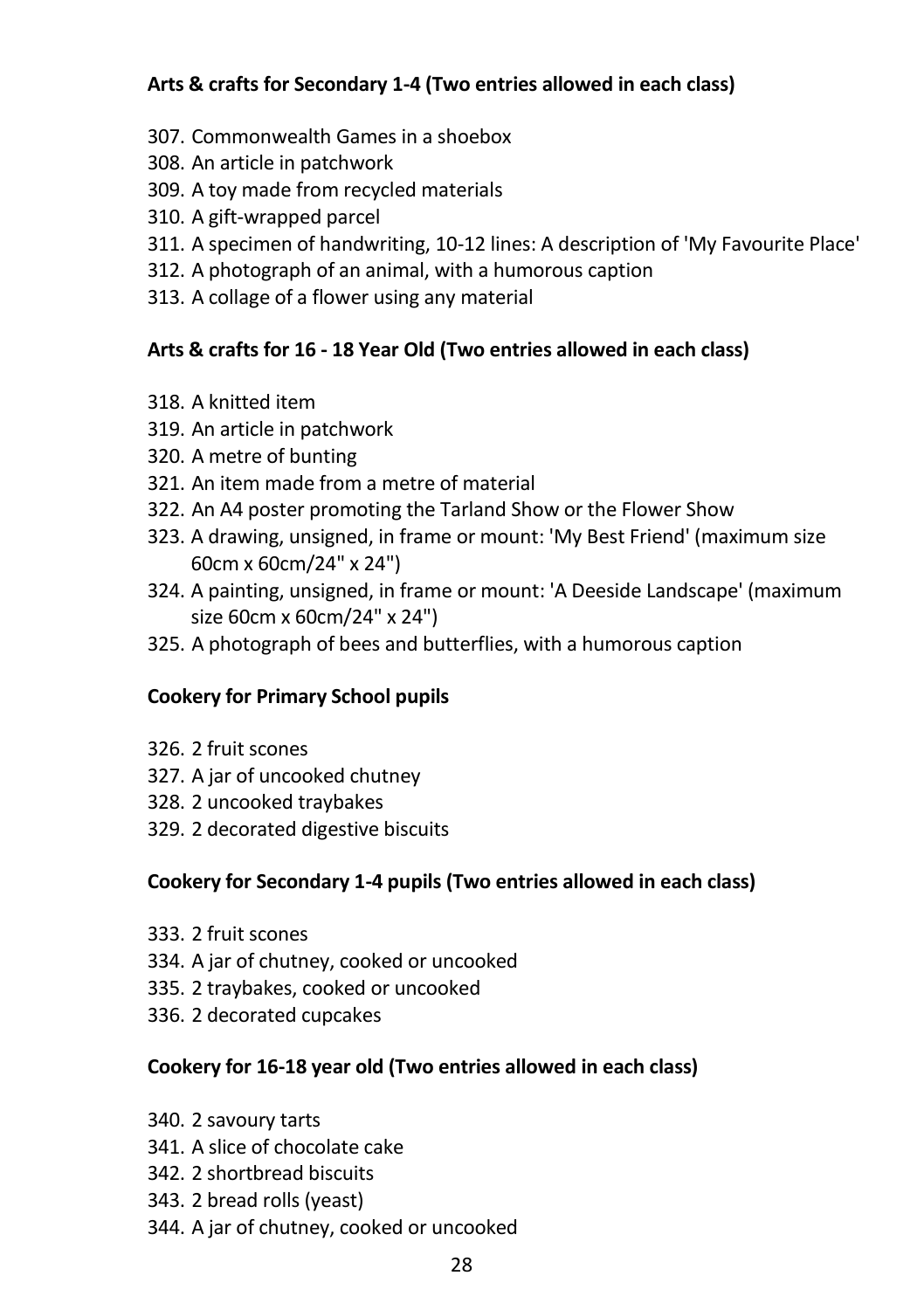#### **Gardening for Primary School pupils**

- 347. 3 vegetables (homegrown)
- 348. 1 misshapen vegetable
- 349. 1 vase of flowers
- 350. 1 pot of herbs, pot not to exceed 15cm
- 351. 3 pressed and labelled tree leaves
- 352. A plant grown from the waste part of a fruit or vegetable (e.g. carrot top, cabbage stalk, apple pip...)
- 353. Mr Cresshead in an eggshell
- 354. A Citrus fruit seedling

### **Gardening for Secondary 1-4 pupils (Two entries allowed in each class)**

- 358. A selection of homegrown fruit displayed in a small basket or trug
- 359. The home-grown ingredients for a salad (name the salad eg green, mixed, Waldorf, coleslaw)
- 360. A vase of perennial flowers
- 361. A selection of homegrown vegetables in a small trug or basket
- 362. A horticultural arrangement in a recycled container
- 363. A productive plant in a pot (pot not to exceed 30cm)
- 364. A vase of annual flowers
- 365. A pot of culinary herbs (pot not to exceed 15cm)

### **Gardening for 16-18 year old (Two entries allowed in each class)**

- 369. A selection of home-grown fruit displayed in a small trug or basket
- 370. A selection of home-grown vegetables displayed in a small trug or basket
- 371. The home-grown ingredients for a salad (name the salad eg green, mixed, Waldorf, coleslaw)
- 372. A horticultural arrangement in a kitchen utensil
- 373. A productive plant in a pot (pot not to exceed 30cm)
- 374. A vase of garden flowers
- 375. 3 pots of herbs (pots not to exceed 15cm)
- 376. Any one type of fruit or vegetable, 1 specimen of large, 3 specimens of small

### **Honey - 16 years & under**

- 380. A piece of cut comb honey
- 381. A jar of extracted clear honey
- 382. A jar of extracted creamy honey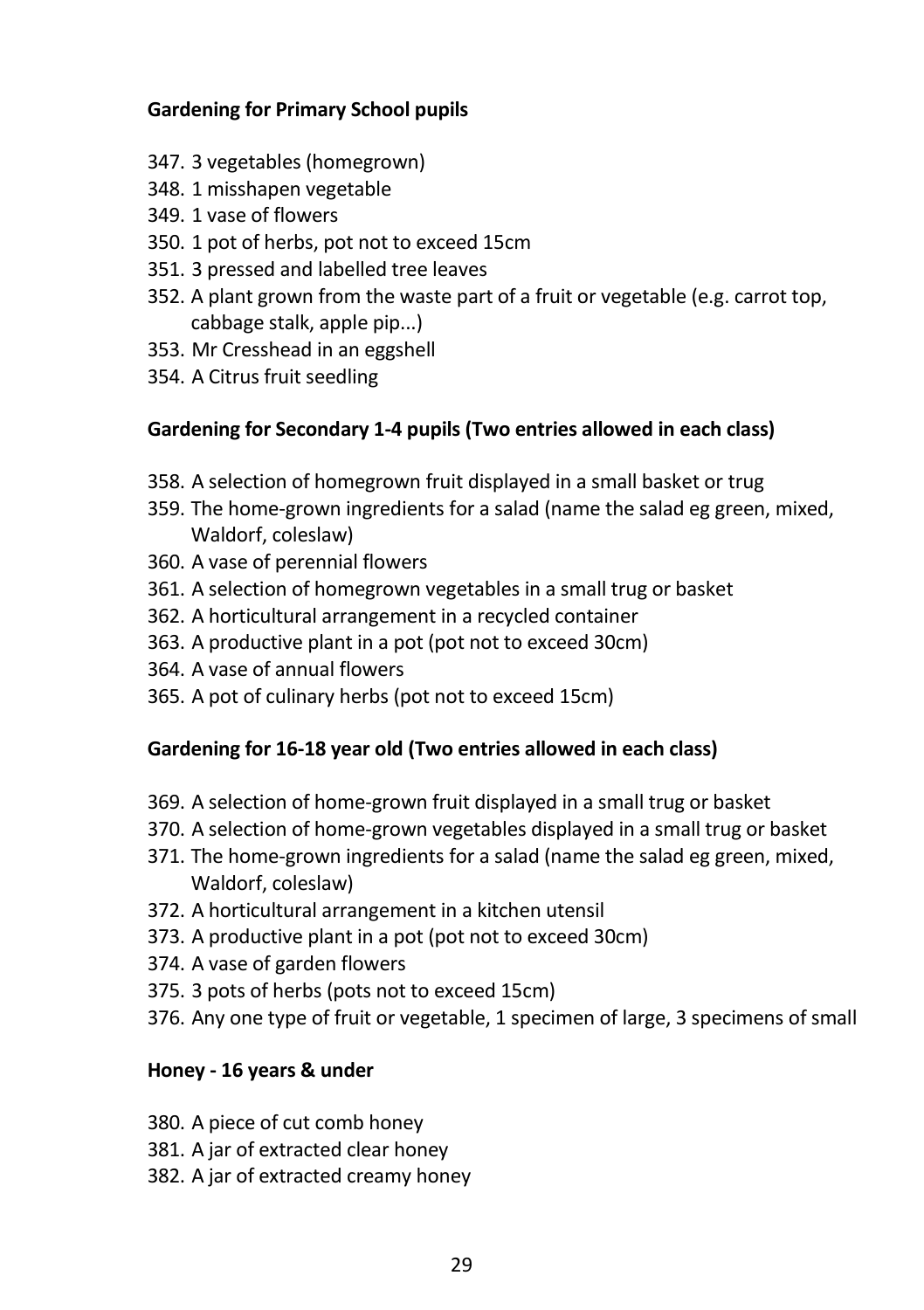Society Fundraising Event

## **Plant and Produce Sale**

MacRobert Memorial Hall, Tarland Saturday 14th May 2022 10 am - 12 noon



Tea, Coffee & Home Bakes All plant and produce donations gratefully accepted!

*With thanks to the MacRobert Trust for their valuable support of this event*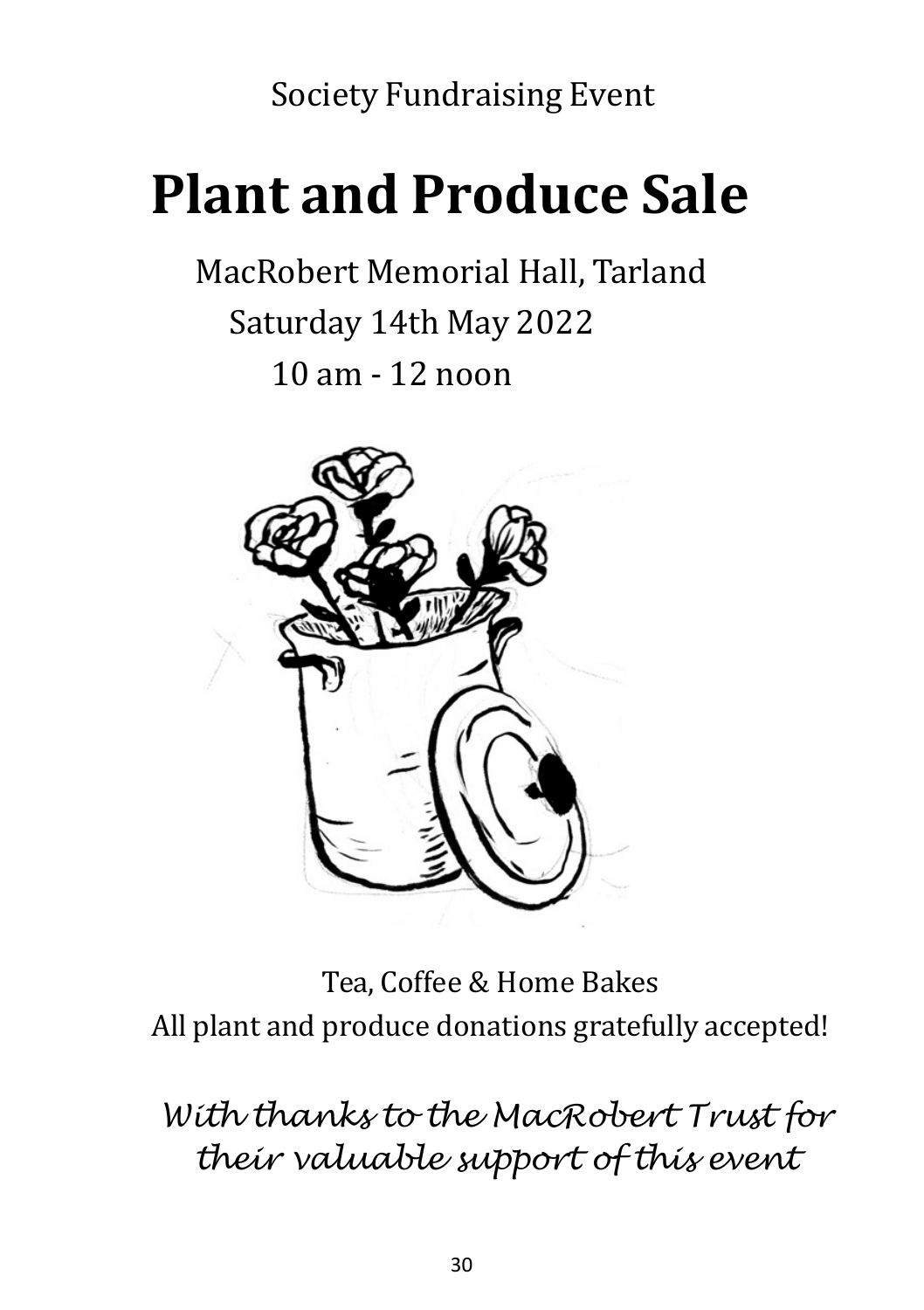### C**romar and District Horticultural and Industrial Society Amateur Gardening Competition Entry Form**

**20 mile radius of Tarland. All entries must be received by Sunday 10th July 2022. Judged on Thursday 14th July 2022. MEMBERSHIP SUBSCRIPTION £3.00 (18 years and under free)**



Please send entries to the Show Secretary at Longfold Steading, Tarland, AB34 4UR (013398 81010 or email [showsecretary@mossl.co.uk\)](mailto:showsecretary@mossl.co.uk). All garden classes must be entered on the form overleaf. The Show Secretary will contact you prior to judging.

### **Have you previously been a member? YES / NO If YES, have any of your details changed? YES / NO**

### **PLEASE NOTE:**

Your membership data is held by Cromar and District Horticultural and Industrial Society. It is used by the Society in order to manage the Flower Show, distribute schedules and for occasional contact by mail or email and will not be disclosed to any outside parties.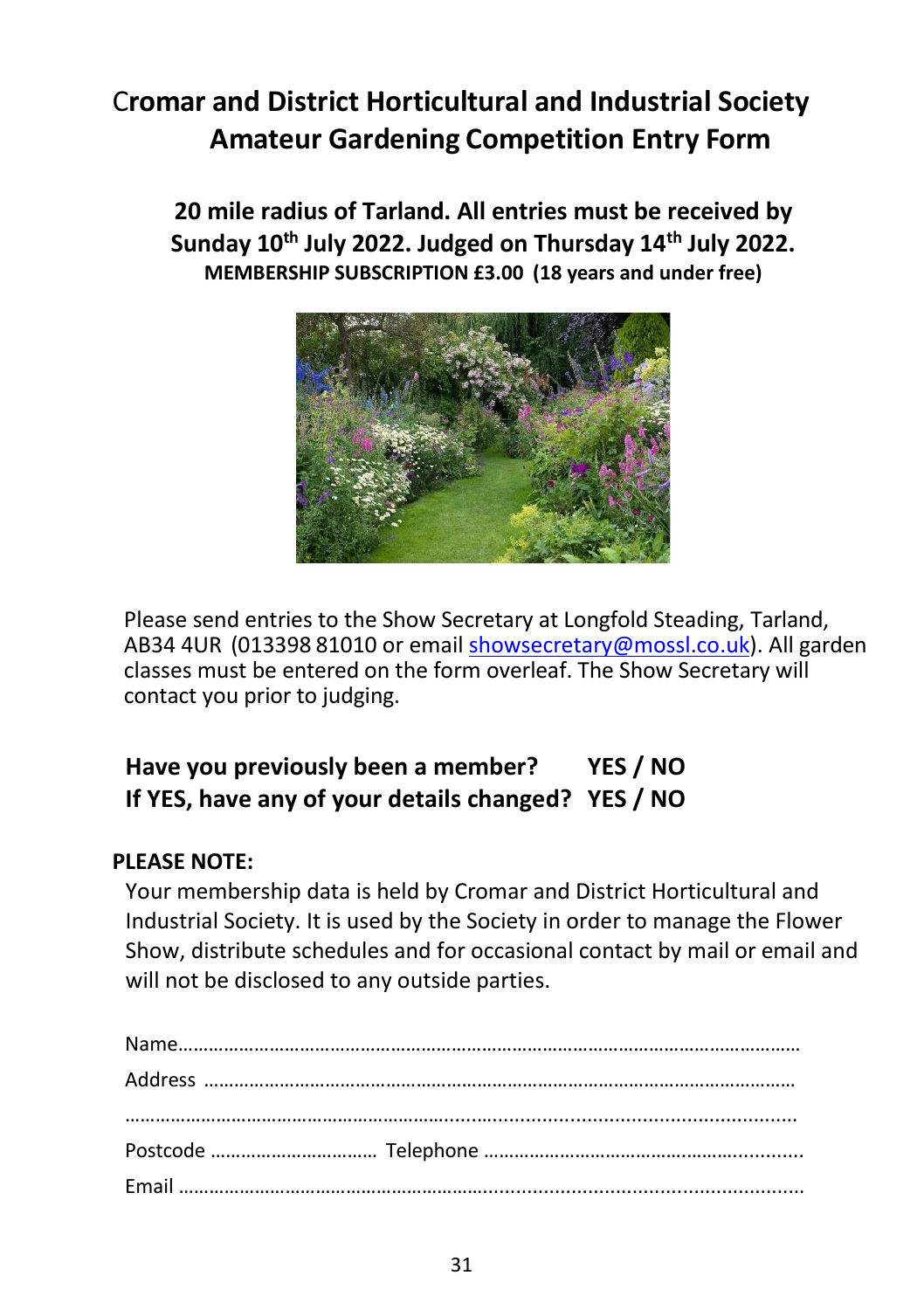**A garden may be entered once in classes 218 – 221. Previous winners of Bruce Shield may not enter class 218. Garden Elements are restricted to one entry per class, unless otherwise stated. Please tick the classes you wish to enter.**

| <b>Gardens</b>         |                              |  |
|------------------------|------------------------------|--|
| Class 218              | Have-a-go Garden (any style) |  |
| Class 219              | Cottage Garden               |  |
| Class 220              | <b>Flower Garden</b>         |  |
| Class 221              | A Family Garden              |  |
| <b>Garden Elements</b> |                              |  |
| Class 224              | Ornamental perennial border  |  |
| Class 225              | Wildlife area                |  |
| Class 226              | Patio                        |  |
| Class 227              | Bedding / annual display     |  |
| Class 228 OR           | A productive plot OR         |  |
| Class 229              | A productive raised bed      |  |
| Class 230              | A rockery                    |  |

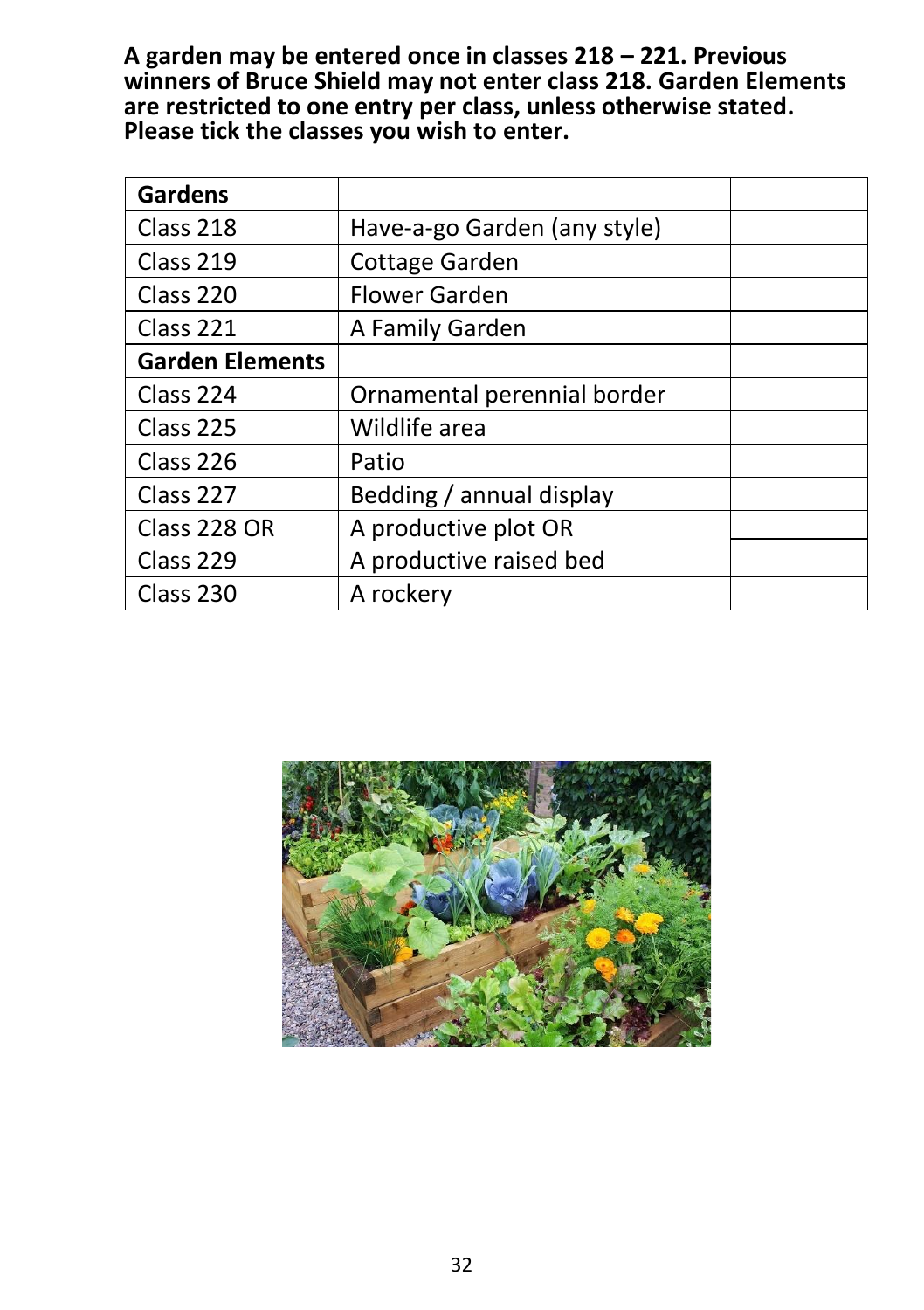### **Cromar and District Horticultural and Industrial Society Annual Show Entry Form 2022**

MEMBERSHIP SUBSCRIPTION £3.00 (18 years and under free)

### **Have you previously been a member? YES / NO If YES, have any of your details changed? YES / NO**

### **PLEASE NOTE:**

Your membership data is held by Cromar and District Horticultural and Industrial Society. It is used by the Society in order to manage the Flower Show, distribute schedules and for occasional contact by mail or email and will not be disclosed to any outside parties.

All horticultural and industrial exhibits must be entered on the form below:

| Class Number | No. of entries | Class Number | No. of entries |
|--------------|----------------|--------------|----------------|
|              |                |              |                |
|              |                |              |                |
|              |                |              |                |
|              |                |              |                |
|              |                |              |                |
|              |                |              |                |
|              |                |              |                |
|              |                |              |                |
|              |                |              |                |
|              |                |              |                |
|              |                |              |                |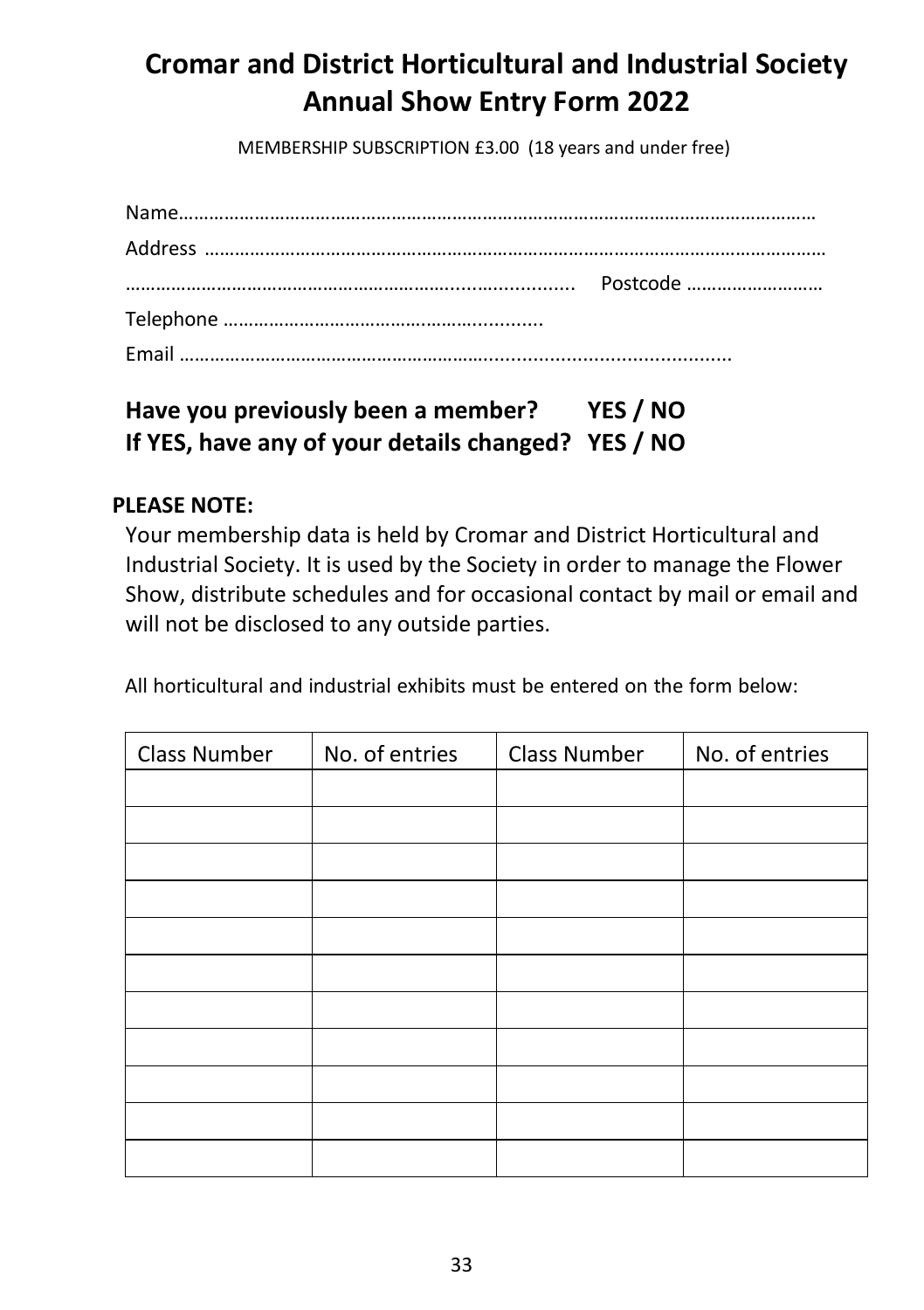| <b>Class Number</b> | No. of entries | <b>Class Number</b> | No. of entries |
|---------------------|----------------|---------------------|----------------|
|                     |                |                     |                |
|                     |                |                     |                |
|                     |                |                     |                |
|                     |                |                     |                |
|                     |                |                     |                |
|                     |                |                     |                |
|                     |                |                     |                |
|                     |                |                     |                |
|                     |                |                     |                |
|                     |                |                     |                |
|                     |                |                     |                |
|                     |                |                     |                |
|                     |                |                     |                |
|                     |                |                     |                |
|                     |                |                     |                |
|                     |                |                     |                |
|                     |                |                     |                |
|                     |                |                     |                |
|                     |                |                     |                |
|                     |                |                     |                |
|                     |                |                     |                |
|                     |                |                     |                |
|                     |                |                     |                |
|                     |                |                     |                |
|                     |                |                     |                |
|                     |                |                     |                |
|                     |                |                     |                |
|                     |                |                     |                |
|                     |                |                     |                |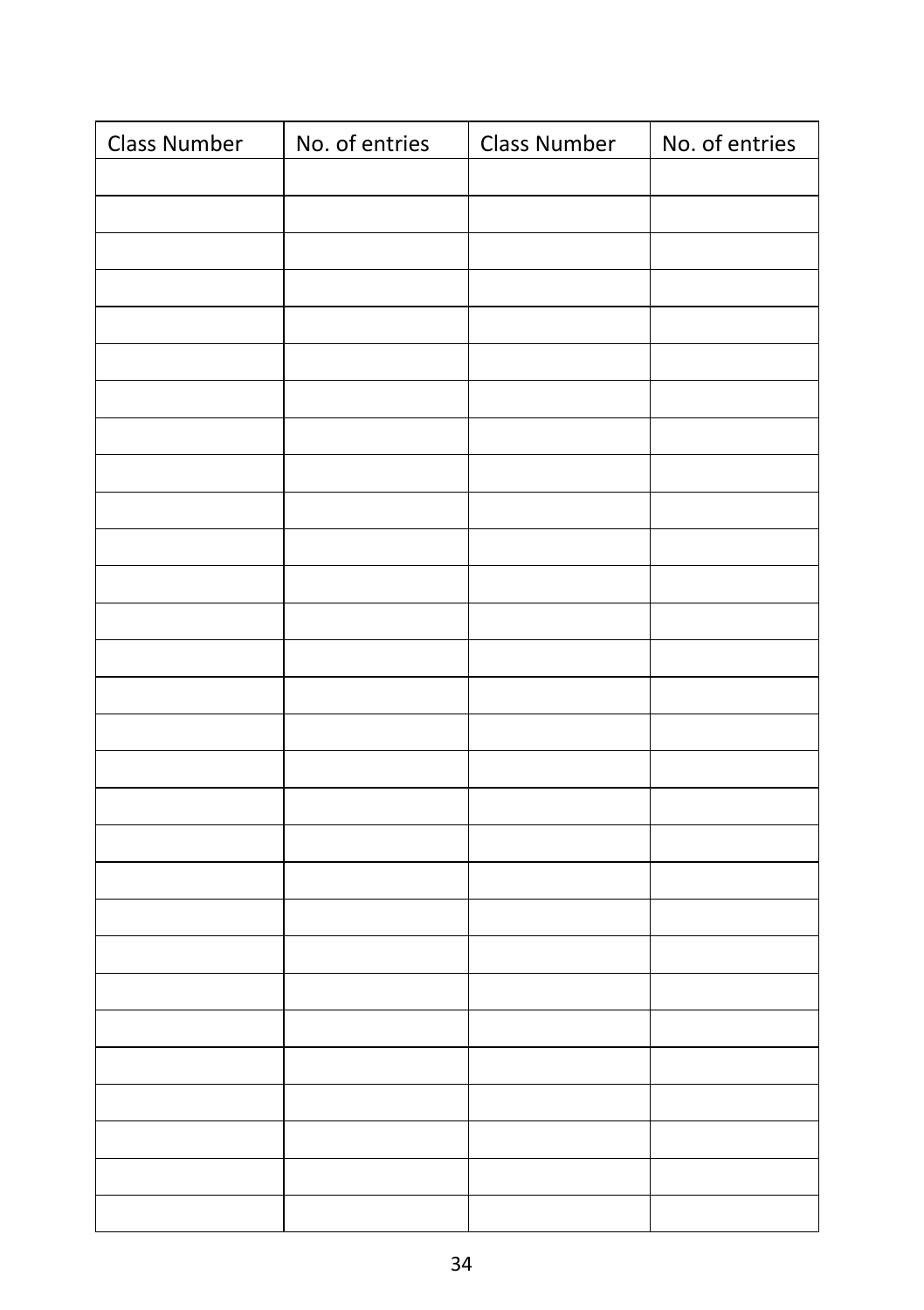## Open Gardens & Events

### The MacRobert Trust

are delighted to be opening their gardens once again under Scotland's Gardens.

Open Day Douneside Gardens, Tarland Sunday 10<sup>th</sup> July 2022  $2pm - 5pm$